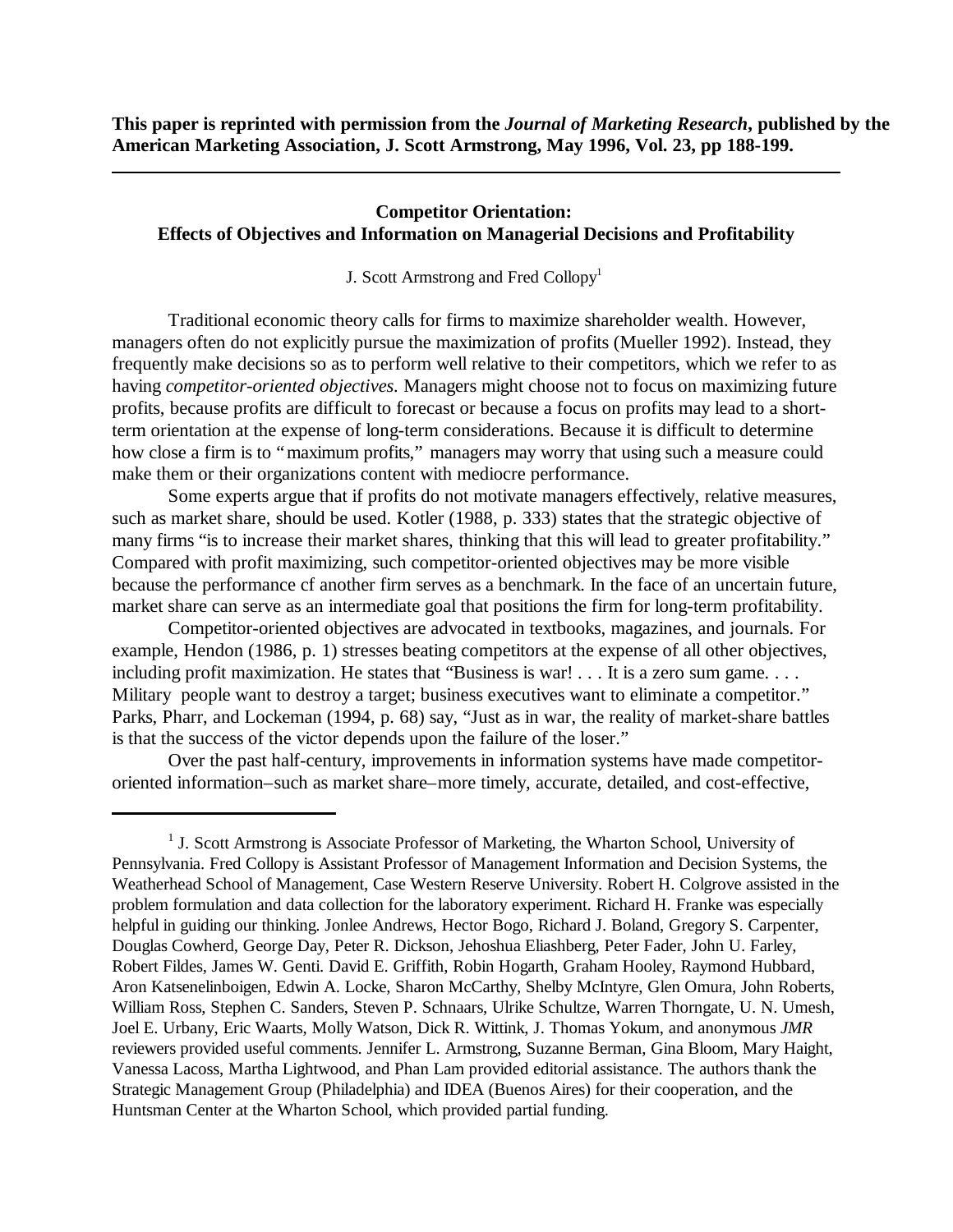thus making it easier to pursue competitor-oriented objectives. One recent development is the use of scanner data. Some experts, for example, consider that the goal of using scanner data is to "take market share away from the other guy."<sup>2</sup>

We examine how competitor-oriented objectives and the availability of competitororiented information can affect managerial decisions and the profitability of firms. Using a variety of evidence collected over nine years, we compare the long-term profitability of competitororiented and self-oriented objectives.

# *Students' and Managers ' Beliefs About Competitor-Oriented Objectives*

Textbooks and experts advocate the use of competitor-oriented objectives–but this would not matter if their advice were ignored. To determine whether these views are held by faculty, students, and managers, we conducted a series of convenience surveys.

In surveys of marketing faculty and students in l992, we asked: "What do you believe would be the effects on *long-term profitability* if a firm has as its primary goal to achieve higher market share?"<sup>3</sup> Of the l02 respondents, 57% believed that profits would be higher, 27% believed that they would be lower, and l6% were undecided.

Between l989 and l994, we asked 170 Masters of Business Administration (MBA) students whether "the primary purpose of the firm is (a) to do better than its competitors, or (b) to do the best that it can." One-third of these students believed that the primary purpose of the firm is to do better than its competitors. About the same number agreed with the statement that "the best way to judge the success of a firm is by how well it does relative to its competitors." In early 1995, we asked the same questions of 54 students at a university in Korea; 39% and 4l%, respectively, agreed with these statements.<sup>4</sup>

 Many managers believe that their firms use competitor-oriented objectives. In 1993, we surveyed 72 managers from a variety of firms who were attending seminars in Cleveland, Buenos Aires, and Santiago. Half of the respondents agreed that "the primary purpose of our firm is to be better than its competitors." Thirty-nine percent agreed that "the best way to judge the success of our firm is by how well it does relative to our competitors."

To examine further whether managers use competitor-oriented objectives, we examined Japan, where experts (e.g., Abegglen and Stalk 1985) claim that competitor-oriented objectives are common. Only 29% of senior executives from Japanese companies  $(n = 21)$  said that the primary purpose of their firms is to be better than their competitors, and 48% judged their success by how well they do relative to their competitors.<sup>5</sup>

<sup>&</sup>lt;sup>2</sup> Stated by James Andress, president of Information Resources in a speech at The Wharton School in 1992.

<sup>&</sup>lt;sup>3</sup> Respondents were marketing faculty and students at the European Marketing Association Conference in Aarhus, Denmark (n = 13), the University of Auckland (n = 12), the University of Canterbury ( $n = 53$ ), 4 the University of Otago ( $n = 24$ ).

<sup>4</sup> Wujin Chu collected these survey responses.

<sup>5</sup> Hotaka Katahira conducted this survey.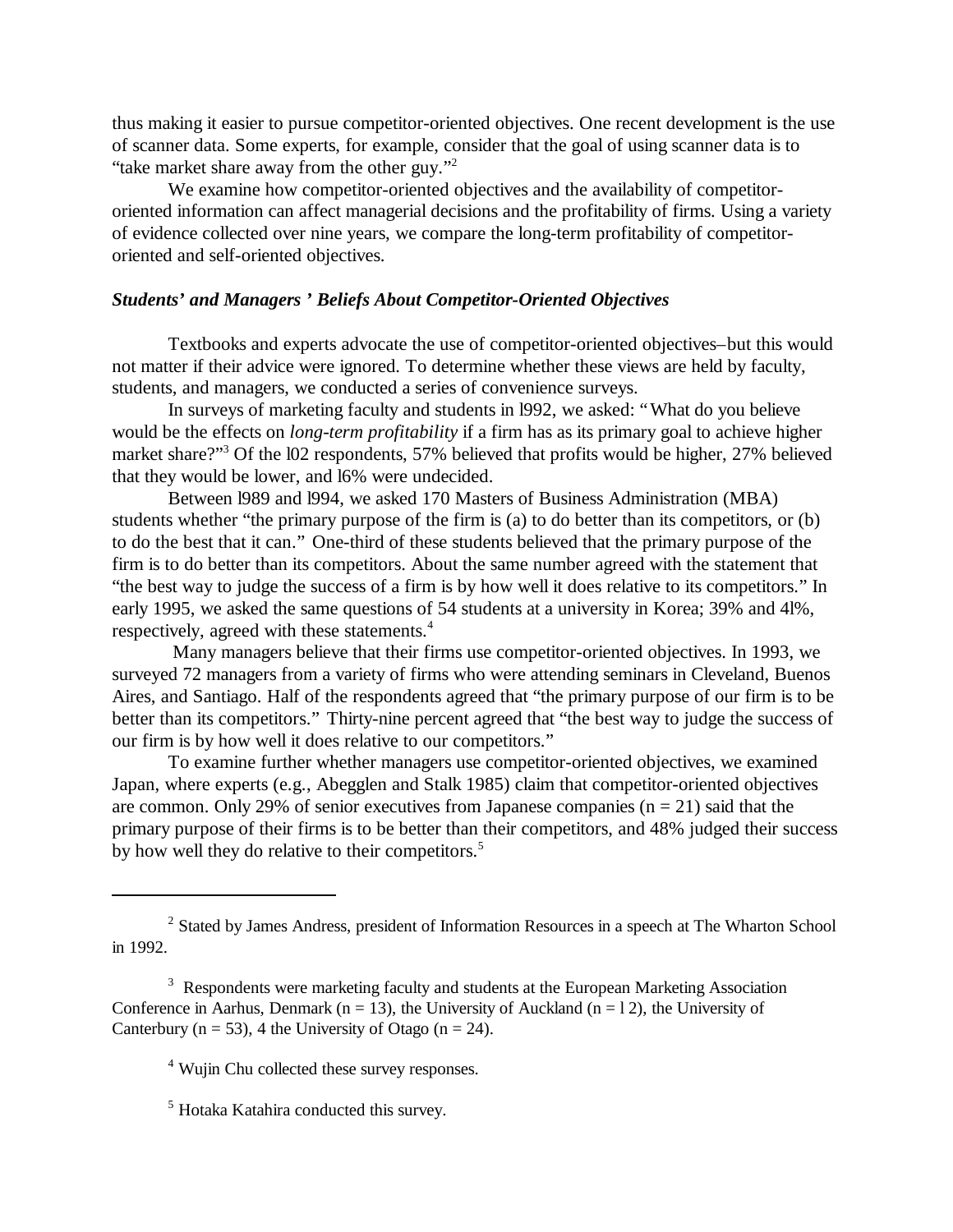It appears, then, that many business professors, students, and managers believe that a competitor orientation is desirable and will enhance firm performance. This suggests that there are at least two competing viewpoints about the objectives of firms. The first is that managers should pursue profits as directly as possible, and the second is that managers should use competitororiented objectives (such as market share) as a path to long-term profits. In the subsequent section, we discuss our hypotheses and related research.

#### *Hypotheses and related research*

Studies using decisions in simple games suggest that some people adopt competitororiented objectives. Kuhlman and Marshello (1975) summarized research from three such studies. The share of people that selected competitor-oriented responses ranged from 21% to 49%, depending on game instructions and payoffs. Liebrand and van Run (l985) found similar results across cultures.

Griesinger and Livingston (1973) concluded from a review of experimental game literature that the proportion of "competitive" subjects varies depending on personality, cultural factors, and situational factors, such as feedback and game instructions. They also concluded (p. 187) that many subjects "seemed eager to know what was expected of them in order that they might adopt an appropriate orientation to the game." For example, the results from laboratory studies by Deutsch (1958, 1960) imply that explicit support for competitor-oriented objectives has a strong effect.

We hypothesized that under certain conditions some managers adopt competitor-oriented objectives. We further hypothesized that when competitor-oriented objectives are adopted, profits are reduced. Note that these hypotheses deal with objectives, not strategies. It seems reasonab1e that decision makers should consider competitors' actions when developing strategies. For example, it might be useful to examine competitors' actions for idcas about design, price, and service. Also, managers should probably consider how competitors will react to their actions.

#### *Conditions Under Which Managers Adopt Competitor Oriented Objectives*

Social comparison theory (Suls 1977) suggests that under some conditions, people judge their performance relative to others. We expect that certain identifiable conditions might lead managers to act competitively, such as when information about competitors made available to them. Similarly, when managers use techniques that focus attention on their company's relative performance, they are more likely to seek to maximize the competitor-oriented measure of performance than the profits.

*Availability of competitor-oriented information.* Dollar-auction studies demonstrate competitor-oriented behavior when one has direct knowledge about the competitor's response. Subjects bid for a dollar, with a rule that only the top bidder wins, but the top two bidders must pay. Final bids by each of the top bidders are usually well in excess of a dollar. The primary motivation of these bidders is to prevent their competitor from winning. These studies have been replicated in many countries (Teger 1980).

The prisoner's dilemma has been widely used to examine decision making. Subjects can gain by defecting, but if both parties defect, they are worse off. In one such study, Corfman and Lehmann (1994) asked subjects to make "advertising spending decisions as marketing managers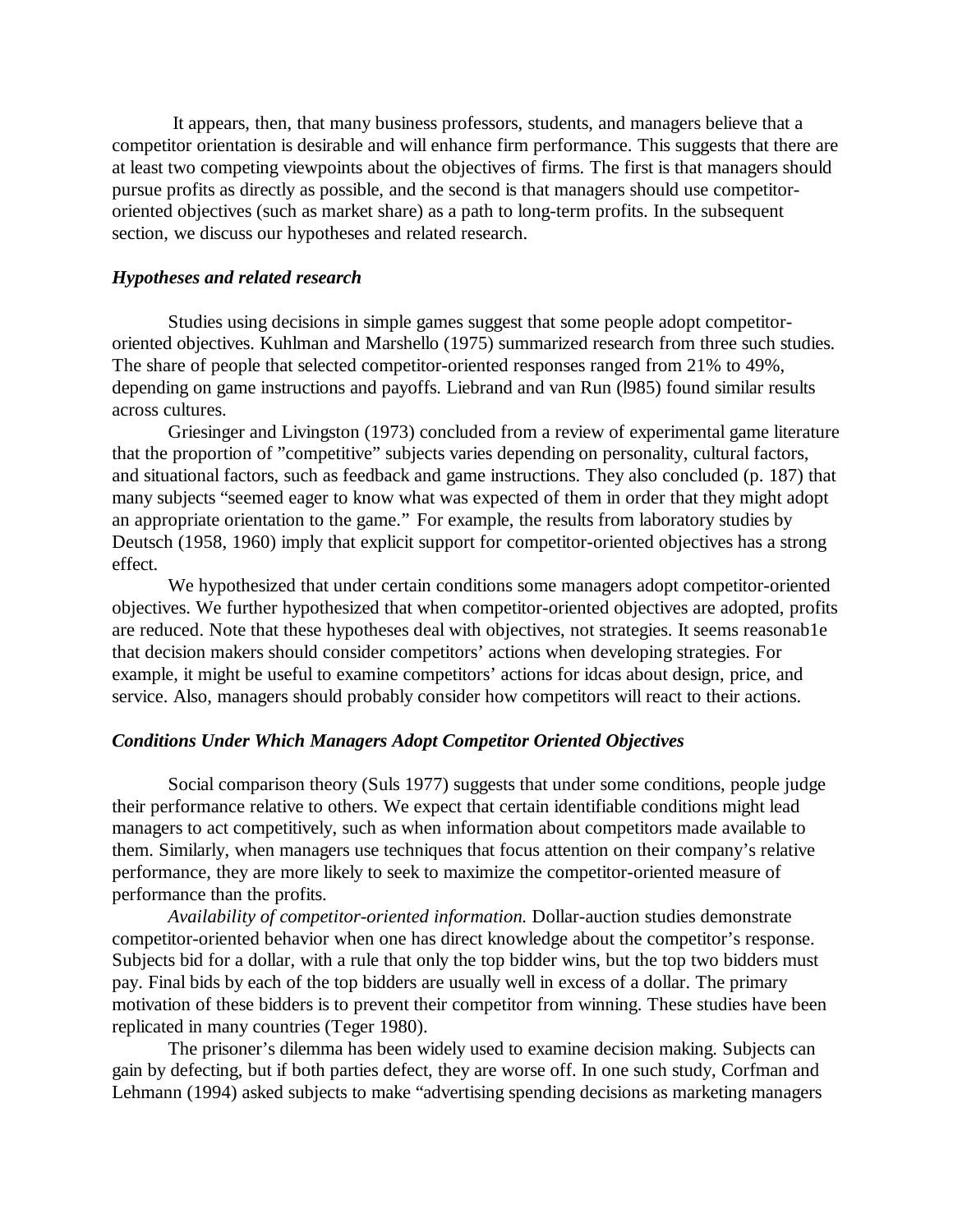of a medium-sized manufacturer selling in mature markets" and to assume they were committed to remaining with the company for five years. The advertising decision involved high (competitive) or low (cooperative) budgets, and their 57 subjects chose high 78% of the time. Griffith and Rust (1994) compared the performance of subjects (MBA students) against normative pricing algorithms; their decision makers appeared to emphasize relative performance against competitors, even when they were explicitly instructed to maximize profits and their monetary compensation was based solely on profits.

One of the difficulties in assessing whether subjects are employing competitor-oriented objectives is that the desire to improve profit might explain some of the results. By revising the prisoner's dilemma payoff matrix, it is possible to remove the profit motive as an explanation. Scodel and colleagues (1959) used a matrix in which the payoff to a player does not vary when the other subject is cooperative. Each cell shows Player One's score followed by Player Two's:

|                         | Player Two |     |
|-------------------------|------------|-----|
| <i>Player One</i> Black |            | Red |
| <b>Black</b>            | 3.3        | 1.3 |
| Red                     | 3.1        | 0.0 |

Assume that players were profit maximizers. Player One would select black if he expected Player Two to select red, because he would earn one point rather than zero. He would be indifferent if he thought that Player Two would select black, earning 3 points either way. The matrix is symmetrical, so neither player should prefer red in either condition. Interestingly, the proportion of red-red decisions exceeded black-black for 20 of the 22 pairs of subjects tested by Scodel and colleagues (1959) in a multi-period experiment. In terms of profit maximizing, this behavior is irrational; it is rational, however, if the players have competitor-oriented objectives–only by selecting red does a player have a chance of doing better than the competitor.

Messick and Thorngate (1967) examined a payoff matrix in which subjects would *lose* money by making competitive decisions if the other player were cooperative:

|              | Player Two   |     |
|--------------|--------------|-----|
| Player One   | <b>Black</b> | Red |
| <b>Black</b> | 8.8          | 1.2 |
| Red          | 2.1          | 5.5 |

Subjects were instructed "to earn as much money for themselves as possible," and a monetary payoff, based on the number of points scored, was provided. The highest payoff comes when both play black. However, only by choosing red can one player do better than the other. When provided with feedback only on their own earnings, about one-third selected red, the competitive decision. When given feedback about other players' gains as well, most subjects selected red; on their last 20 decisions, almost 90 percent of these subjects' choices were red.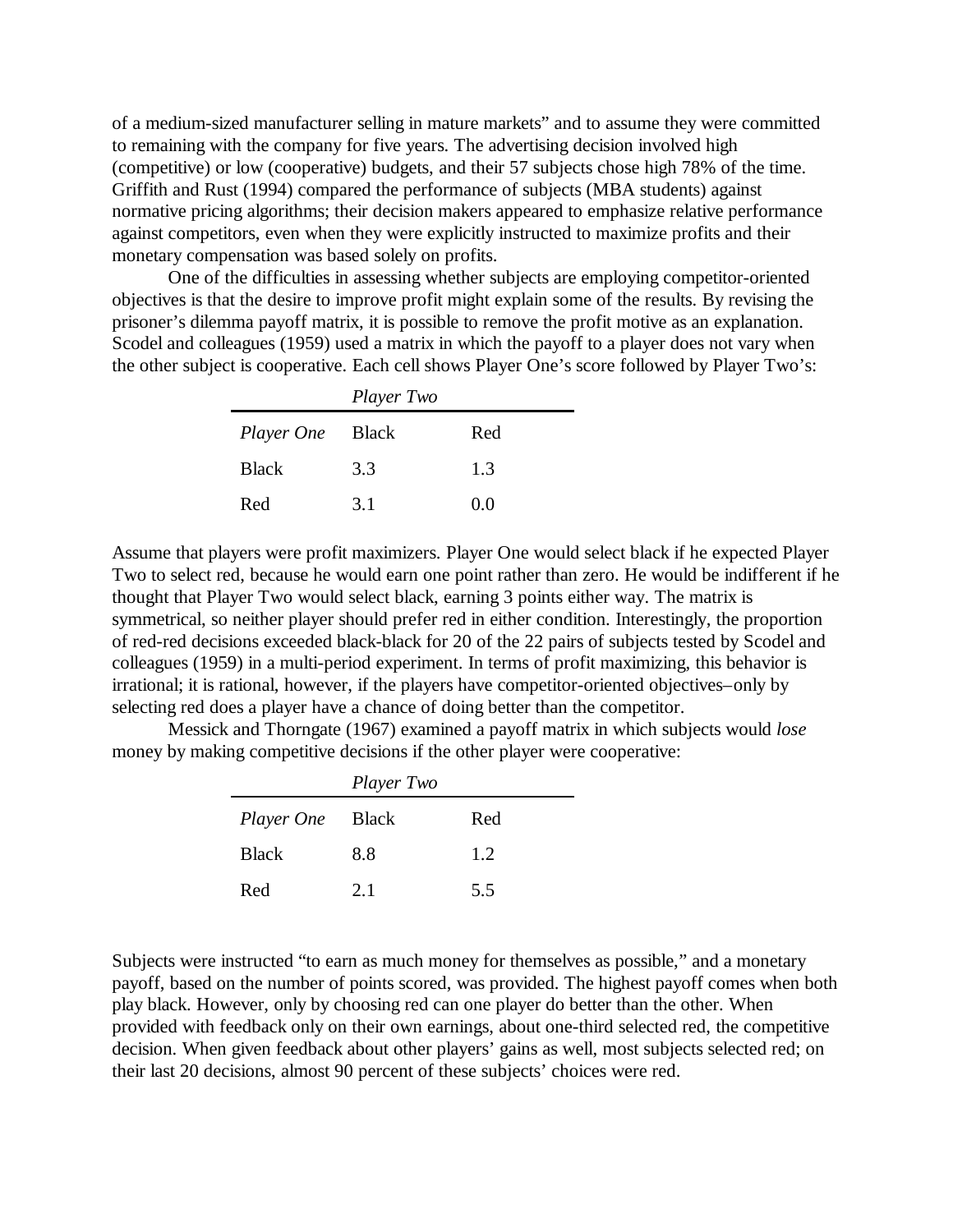These findings about the impact of competitive information in two-player games are robust. Messick and Thorngate (1967) and Messick and McClintock (1968) examined variations of the preceding payoff matrix. They concluded that subjects primarily wanted to avoid decisions in which their earnings might be less than their competitor's. Messick and McClintock (1968, p. 23) also concluded that "subjects receiving relative-score infonnation played to maximize the difference between their own and other player's scores more frequently than subjects given only [their] own . . . scores."

In a quasi-experiment involving food stores in four U.S. cities, Boynton, Blake, and Uhl (1983) found that the publication of average food prices at various stores had little impact on consumer behavior. But it did lead stores to respond to one another such that the average prices dropped by approximately two percent. As a result, this competitive information reduced profits. Leeflang and Wittink (1996), in a study of seven large brands of a nondurable, nonfood products sold in the Netherlands, concluded that managers overreacted to each other's promotional activities. In a replication in New Zealand of the Leeflang and Wittink study, Brodie and Bonfrer (1996) found even stronger evidence that managers were too competitor oriented.

*Application of competitor-oriented techniques.* Many management techniques focus attention on market share. For example, portfolio planning methods examine performance relative to the competitors. Use of these methods seems to be detrimental to profits. In laboratory experiments with 1015 subjects, Armstrong and Brodie (1994) found that use of the Boston Consulting Group matrix as a decision aid substantially reduces the profitability of subjects' decisions. Slater and Zwirlein (l992) concluded from a study of 129 firms that those whose strategies are consistent with portfolio planning models have lower returns to shareholders. Capon, Farley, and Hulbert (1987, pp. 316-17) found that firms that use the Boston Consulting Group portfolio matrix methods report a lower return on capital than those not using them.

## *Effects of Competitor-Oriented Objectives on Performance*

It is well established that objectives affect performance (Locke and Latham 1990). In particular, objectives have a strong effect when they are made explicit. These findings apply to groups as well as to individuals (O'Leary-Kelly, Martocchio, and Frank 1994).

When discussing the effects of a competitor orientation on performance, people often generalize from sports, war, and other areas. Yet, their conclusions may be suspect even in those areas. Kohn's (1986) review of competition contains 388 references drawn from a variety of areas, such as sports, education, and the performing arts (but not from business), He concluded that though there may be conditions under which competitor-oriented objectives improve performance, in general, they do not.

Campbell and Furrer (1995), in an experiment involving the solution of routine arithmetic problems, concluded that competition had "a significant dysfunctional effect on task performance." In Deutsch's (l958, l960) studies, when participants were told to do better than their opponents, both parties ended up worse off than when told to do the best they could for themselves.

Market share is often used as a relative measure of performance, and it may be a surrogate for the measure of true interest, namely, long-term profit. Because it does not directly assess what is of interest, there is a potential for other factors to intervene, causing it to give a less accurate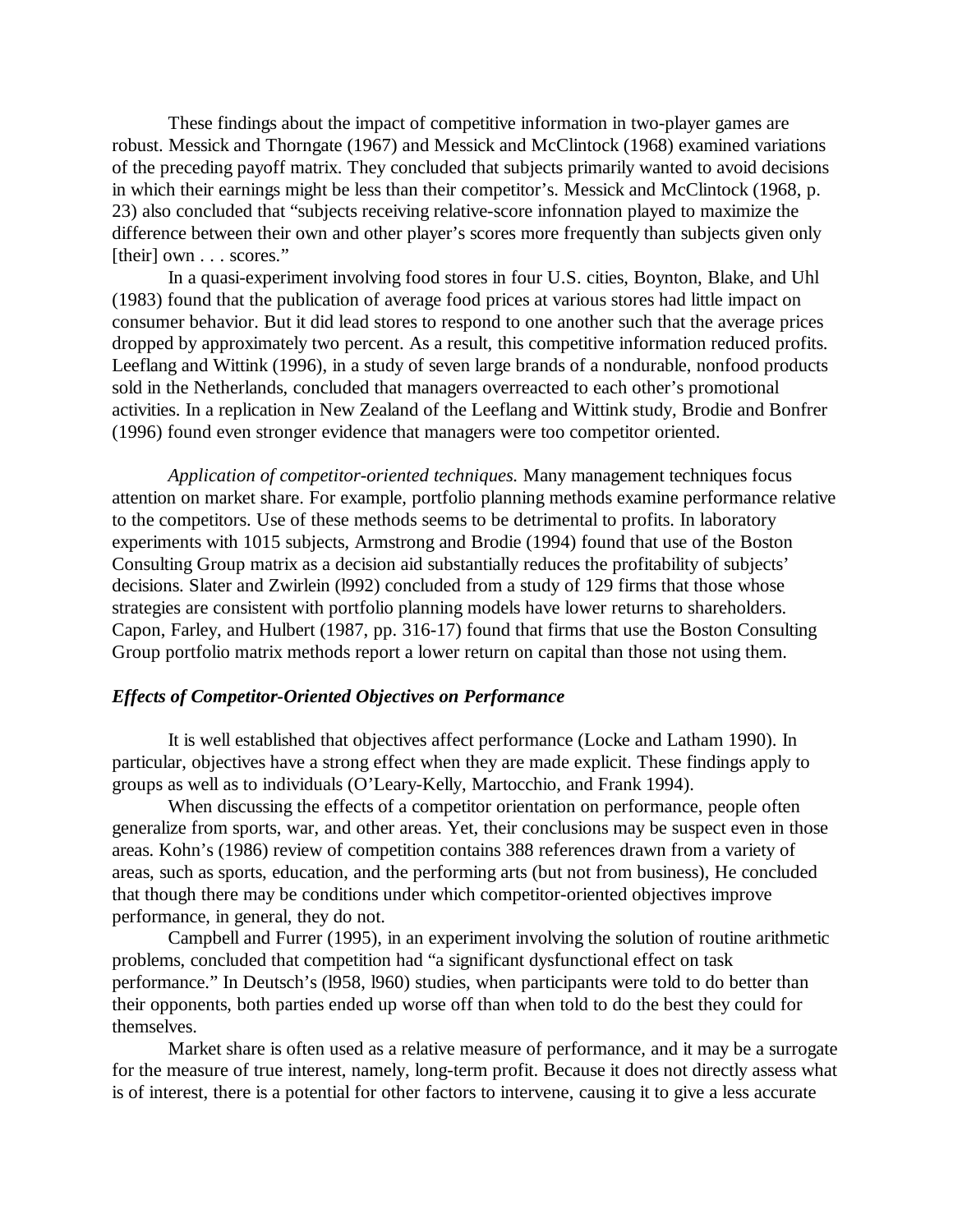representation of the effects on profits. Moreover, basing decisions on attaining market share can have harmful effects, such as price wars. Cassady, who examined actual price wars, concluded that, in some situations, "vendors temporarily shift their emphasis away from attaining success [for themselves] and toward preventing the success of rivals" (summarized-by Teger 1980). Similarly, Anterasian and Graham (l989) found that detrimental performance resulted from competitor-oriented objectives. They used a simulation of firms to compare a self-oriented goal (stability) against a competitor-oriented goal (market share). The market share goal reduced profits when the market had cycles.

Szymanski, Bharadwaj, and Varadarajan (l993) conducted a meta-analysis of studies relating market share and profitability. These cross-sectional studies showed positive correlations between market share and profitability. Many observers have concluded that this relationship is causal, though others (e.g., Jacobson and Aaker 1985; Prescott, Kohli and Venkatraman l986) disagree. For example, firms with profits as their sole objective might produce superior products and, as a result, achieve gains in both market share and profits. Moreover, and of critical importance to the issues raised here, these studies did not examine the *objectives* of the managers.

Studies that have used a longitudinal, rather than cross-sectional, approach have found a negative relationship between market share and profits. Anterasian and Graham (1989) analyzed data on 42 firms in industries that had cycles; companies that lost market share during growth periods tended to be more profitable over the cycle than firms in the same industry that gained market share. Tschoegl and Yu (1990), in a study of the liquor market, found that a high market share did not help in gaining further share and did not produce stability in the firm's sales. Montgomery and Wernerfelt (199l) examined the performance of six large U.S. brewers from 1969 to 1979, a period characterized by large changes in market share; using returns on stocks, they concluded (p. 958) that gains in market share were associated with "the destruction, rather than the creation, of firm value."

#### *Laboratory experiments*

We conducted laboratory experiments to examine whether managers make competitororiented decisions even when they know in advance that such decisions are harmful to profits. The decisions of subjects who were given information only on their own firm's profits were compared with those of subjects who also were given information on their competitor's profits.

#### *Administration*

In the subsequent discussion, a "treatment" refers to the description provided to the subjects (e.g., "harm" or "beat"). These treatments were used to examine alternative explanations. Treatments were randomly assigned, and each subject received only one. An "administration" refers to the treatments tested at a given time. Some administrations had few subjects, so few treatments were used. After making their decisions, subjects responded to written follow-up questions about reasons for their decisions. Most administrations were concluded with a debriefing of the subjects.

## *Subjects*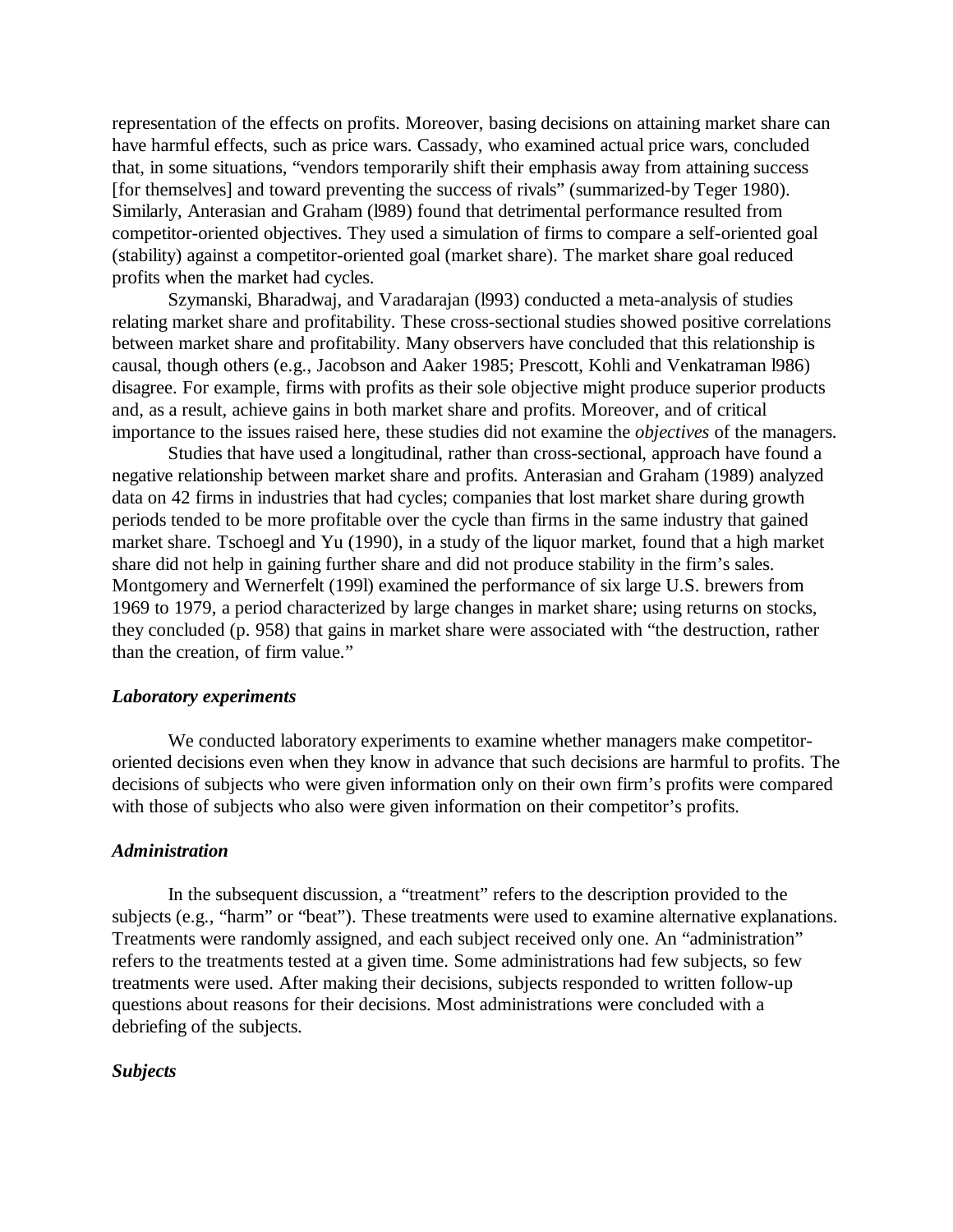Managers or potential managers were sought as subjects. The subjects ( $n = 1016$ ) came from two major business schools in the United States (73 undergraduates, 846 MBAs, 42 executive MBAs) and from a business school in Argentina (20 MBAs, 35 executive MBAs).

The subjects were familiar with the type of problem presented, through either academic training or work experience. Almost all had full-time work experience, and their managerial experience was extensive. The experiments were conducted in classroom settings, and the subjects worked individually. This use of captive subjects reduced self-selection bias.

## *Materials*

Subjects were asked to assume the role of a marketing manager for a company called Big Guys, Inc. (To avoid associations with actual firms, names that sounded obviously fictitious were used.) Subjects were told, "We are performing an experiment in decision-making and we need your help. . . . You will only need about 10 or l5 minutes to complete the experiment."

The subjects received written descriptions of a business situation that was more extreme than might be encountered in the real world. The decision involved a choice of a "high" or "low" price for a new product. Five-year profit forecasts were provided for each pricing decision. Our intent was to convey uncertainty about profits after the stated planning horizon. A base treatment made no mention of competitors:

You are the marketing manager of a manufacturing firm known as Big Guys, Inc. As the company's marketing manager, you are responsible for all marketing decisions and strategies, including the pricing structure of the firm's products. Recently your company introduced a new highly technical product, and you have been asked to set the pricing strategy for this product. You calculate the present value of the total profits expected for your firm over the next five years. You determine the following results for both strategies:

| <b>Expected Profits Over Five Years</b> |                            |  |
|-----------------------------------------|----------------------------|--|
| Low- Price Strategy                     | <b>High-Price Strategy</b> |  |
| \$40 million                            | \$80 million               |  |

The harm and beat treatments added information about the impact of the subjects' decisions on competitors.

*Harm treatment.* In this treatment, subjects were able to harm their competitors. Subjects were told that their main competitor had a similar product and that the market for both products was the same. The following was added to their description:

You are aware that your main competitor, Other Guys, Inc., intends to introduce a product that is *very* similar to the one that your firm has just introduced. You should assume that the competitor's product is as good as yours in every way that is important to the market, and the market is the same for both products. Therefore, the pricing strategy which you must formulate for your product should take into account this competitive force.

You are essentially faced with two choices: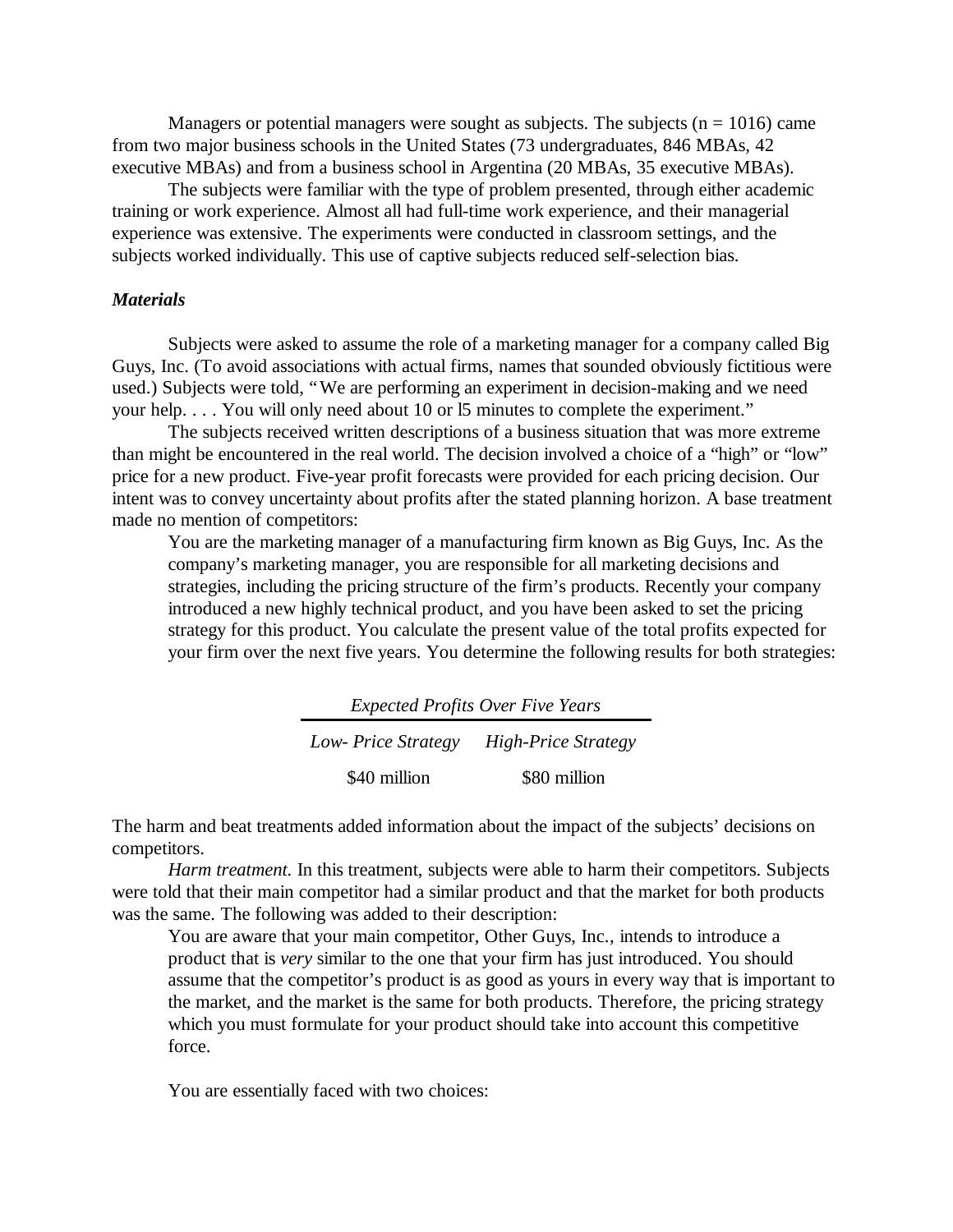1. Keep your price low, which causes your competition to suffer a substantia1 loss, or 2. Choose a higher price that produces higher profits for your firm, but which also allows the competition to prosper.

You then calculate the present value of the total profits expected for your firm over the next five years, as well as for the competitors (Other Guys). You note that after five years the products are in the mature stage of the product life cycle. You determine the following results for the two strategies:

| <b>Expected Profits Over Five Years</b>          |                |              |  |  |
|--------------------------------------------------|----------------|--------------|--|--|
| <b>High-Price Strategy</b><br>Low-Price Strategy |                |              |  |  |
| Big Guys                                         | \$40 million   | \$80 million |  |  |
| <b>Other Guys</b>                                | $-100$ million | 40 million   |  |  |

Subjects could earn \$140 million more than competitors by choosing the low price, but only \$40 million more by choosing the high price. In terms of *relative gains,* then, the low price is best.

*Beat treatment.* Because the harm treatment inflicts heavy losses, subjects might infer that this leads to the demise of the competitor and discourages future entry. If some subjects were simply making judgments they believed would lead to long-term profits, then the elimination of this damage to the competitor might reduce the number making this choice. The beat treatment addresses this.

The description was similar to the harm treatment. Outcomes for the subject's firm were the same as in the harm treatment, but the competitor's profits were \$120 million higher for each alternative. At the low price, the subjects' firm earns \$20 million more in profits than the competitor, but the competitor apparently operates successfully. Profits are higher for the highprice decision, but here the competitor earns more than the subject's firm. Thus, only by choosing the lower price can the subject do better than the competitor, whereas in the harm treatment the firm would "win" with either strategy.

| <b>Expected Profits Over Five Years</b>          |              |              |  |  |  |
|--------------------------------------------------|--------------|--------------|--|--|--|
| <b>High-Price Strategy</b><br>Low-Price Strategy |              |              |  |  |  |
| Big Guys                                         | \$40 million | \$80 million |  |  |  |
| <b>Other Guys</b>                                | 20 million   | 160 million  |  |  |  |

## *Face Validity of the Instruments*

To assess whether the situations allowed for profit maximization, they were presented to economics and finance professors at a major university suggested by the chair of the economics department on the basis of relevant experience. Each faculty member received the harm and beat treatments and was asked to assume that he (all faculty members were male) had been called in as an economic advisor to the firm. Six faculty members responded, and all agreed that the high price was the profit-maximizing decision for each treatment; when asked, they expressed no need for further information.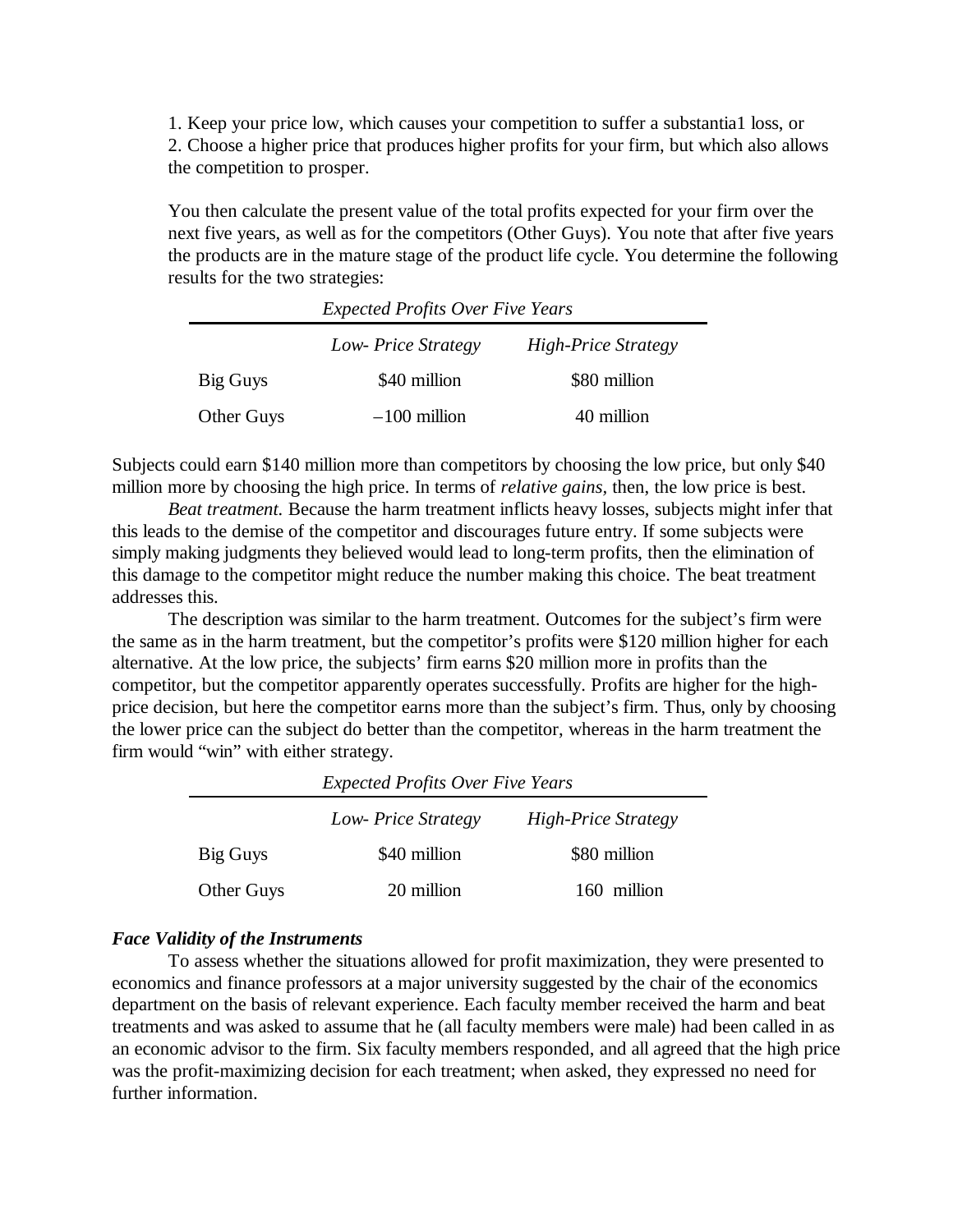## *Base Results*

When no information was provided about the performance of competitors, 14% of 65 subjects selected the less profitable decision. On the follow-up questionnaire, some subjects who had selected the low price expressed concern about their competitors.

In the harm treatment, 34% of the 139 subjects selected the less profitable decision. Thus, here subjects were twice as likely to select the less profitable decision as when no information was provided about competitors  $(Z = 2.66; p < .01)$ .

In the beat treatment, 60% of the 60 subjects selected the low price. Testing against the null hypothesis that the information about competitor's performance had no effect (the beat treatment versus the base treatment with no information about competitors) produced a significant rejection  $(Z = 5.86; p < .0)$ .

#### *Replications with Extensions*

To assess reliability and address threats to validity, 23 different treatments using 43 experimental administrations were conducted from 1986 to early 1995. One concern in these extensions was to assess the alternative explanation that subjects selected the low-price decision so as to maximize long-term profits. These extensions involved treatments that lengthened the time horizon, changed the situation from the future to the past, and equalized the final market values.<sup>6</sup>

*Lengthening time horizon*. Because subjects might be willing to suffer short-term losses in exchange for long-term gains, the time horizon was lengthened from 5 to 20 years for the harm and beat treatments.<sup>7</sup> Subjects were told that the matrix represented net present values of profits over a 20-year period. For the 42 subjects who did not receive information about the performance of their competitor in the pricing treatment, 12 % made the less profitable decision. In contrast, 45% of the 40 harm treatment subjects and 30% of the 40 beat treatment subjects selected the less profitable decision. The difference between the subjects with and without information on competitors was significant for both the harm ( $Z = 3.02$ ;  $p < .0$ ) and beat treatments ( $Z = 1.65$ ;  $p$ < .05). Lengthening the horizon had little effect on results in the harm treatment, but it reduced

 $<sup>7</sup>$  This change was also made for the ex post pricing decisions that are described in the next section.</sup>

<sup>&</sup>lt;sup>6</sup> Minor extensions examined the nature of the product. The problem was initially described as involving a "new, highly technical product." To assess whether the type of product made a difference, the product was varied in treatments that did not mention competitors. One treatment, administered to l5 subjects, specified no product; here, only one subject chose the less profitable decision. Another treatment said that the product was "a new perfume for women;" three of 17 subjects chose the less profitable decision. For these two treatments, then, l2.5% of the 32 subjects chose the less profitable product. This is similar to the 13.3% of the 75 subjects who had received the technical product treatment. We concluded that the type of product did not have an important effect and have combined all these results in the analysis of the base treatment.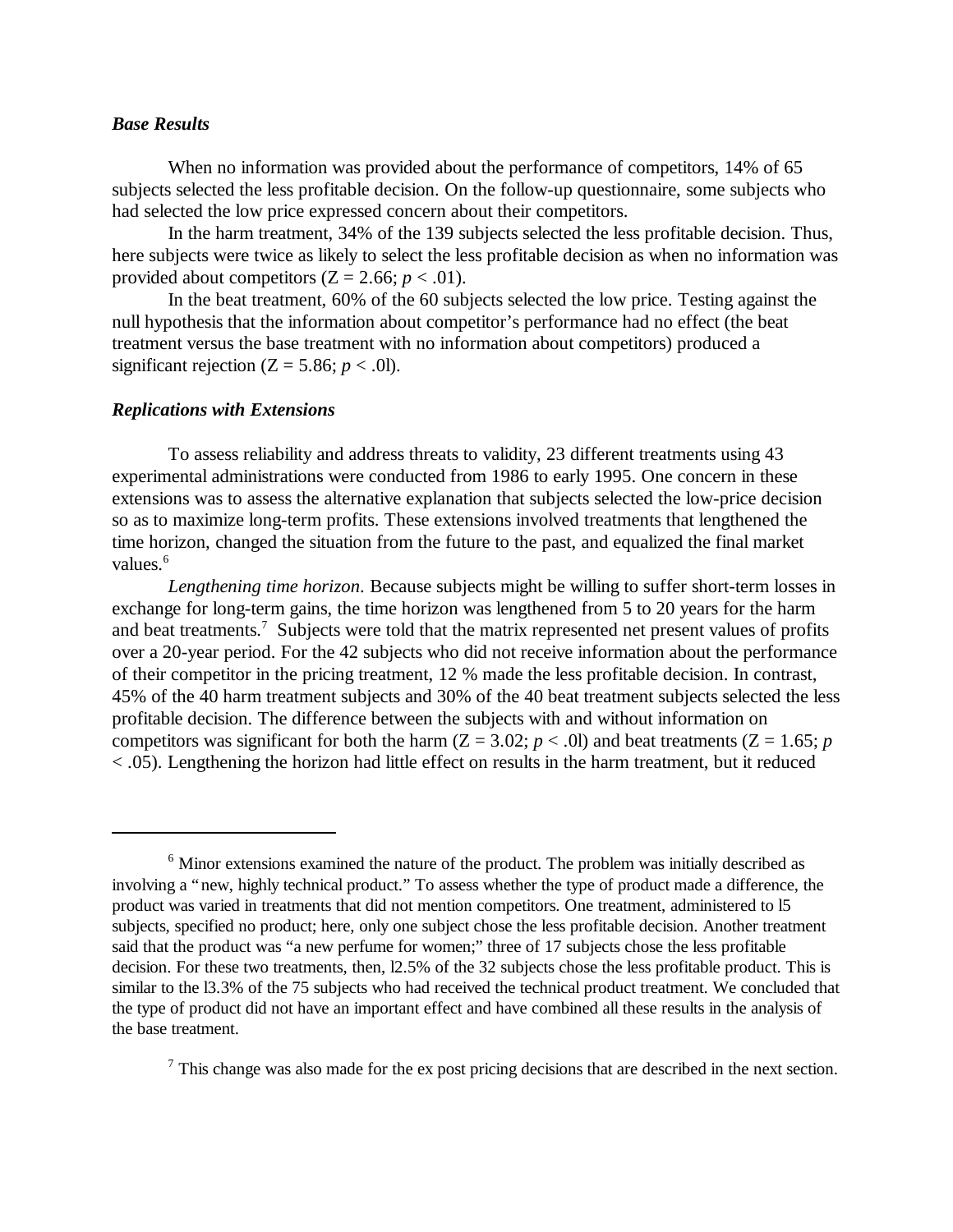the percentage choosing the low-price strategy in the beat treatment; we have no explanation for this result.

*Ex post pricing decision.* Despite the instructions, subjects might have made different assumptions about profits beyond the stated planning horizon. To control for this, the problem was changed to refer to the past. Here, subjects had to decide which of two brand managers should be promoted by the company, called Multiple Products, Inc. In this "ex post pricing decision," the choices were between a manager who used a high-price strategy and one who used a low price strategy. Both had managed in comparable but independent geographical regions for the same five years. The profit matrix was identical with that in the original harm pricing decision: The manager choosing the high price earned high profits and his competitor also earned high profits, whereas the manager choosing the low price earned lower profits and his competitor's profits were negative. The description stated that "whatever their profit situation has been over the past five years, all of the competitors still exist in their respective regions."

Of the 76 subjects in the ex post harm pricing treatment, 40% promoted the marketing manager who used the low price. Of the 127 subjects in these same administrations who had received the basic harm pricing treatment, 34% selected the less profitable decision. Thus, these results are not consistent with a hypothesis that the subjects were trying to increase long-term profits.

Similarly, of the 69 subjects in an ex post beat treatment, 51% promoted the manager who used the low-price strategy. This is comparable to the 60% of the subjects who selected the lowprofit decision in the basic beat treatment in the same administrations.

*Equalizing final market values.* A further revision of the ex post pricing treatments added information that the final market values of the company's two divisions were the same:

Currently, the firm has a cash flow shortage. Over the past seven years the firm has maintained its dividend payout in the face of declining profits, such that all profits have been paid out. As a result, the firm has decided to sell one, but not both, divisions. In trying to decide which division to sell, both were put on the market. Bidding has been intense and the selling price for each division is almost identical. These have been good divisions for the company. They had been acquired ten years ago and the purchase price for each was 40% of the current market price. Marketing for the two divisions are headed by Harry Jones and Louie Smith. You must decide whether to retain Harry or Louie for the division that the company will keep.

In other words, the two divisions were valued equally initially and also currently, but the manager who used the high price achieved much higher profits during the intervening period.

Of the 87 subjects receiving the equal–market-value harm treatment, 52% promoted the manager who had the lower profits. Surprisingly, this exceeded the 34% of such promotions by the 80 subjects in the equal–market-value beat treatment. Given complete information about profitability, then, 43% of the 167 subjects selected the competitor-oriented (less profitable) option.

## *Exposure to Competitor-Oriented Techniques*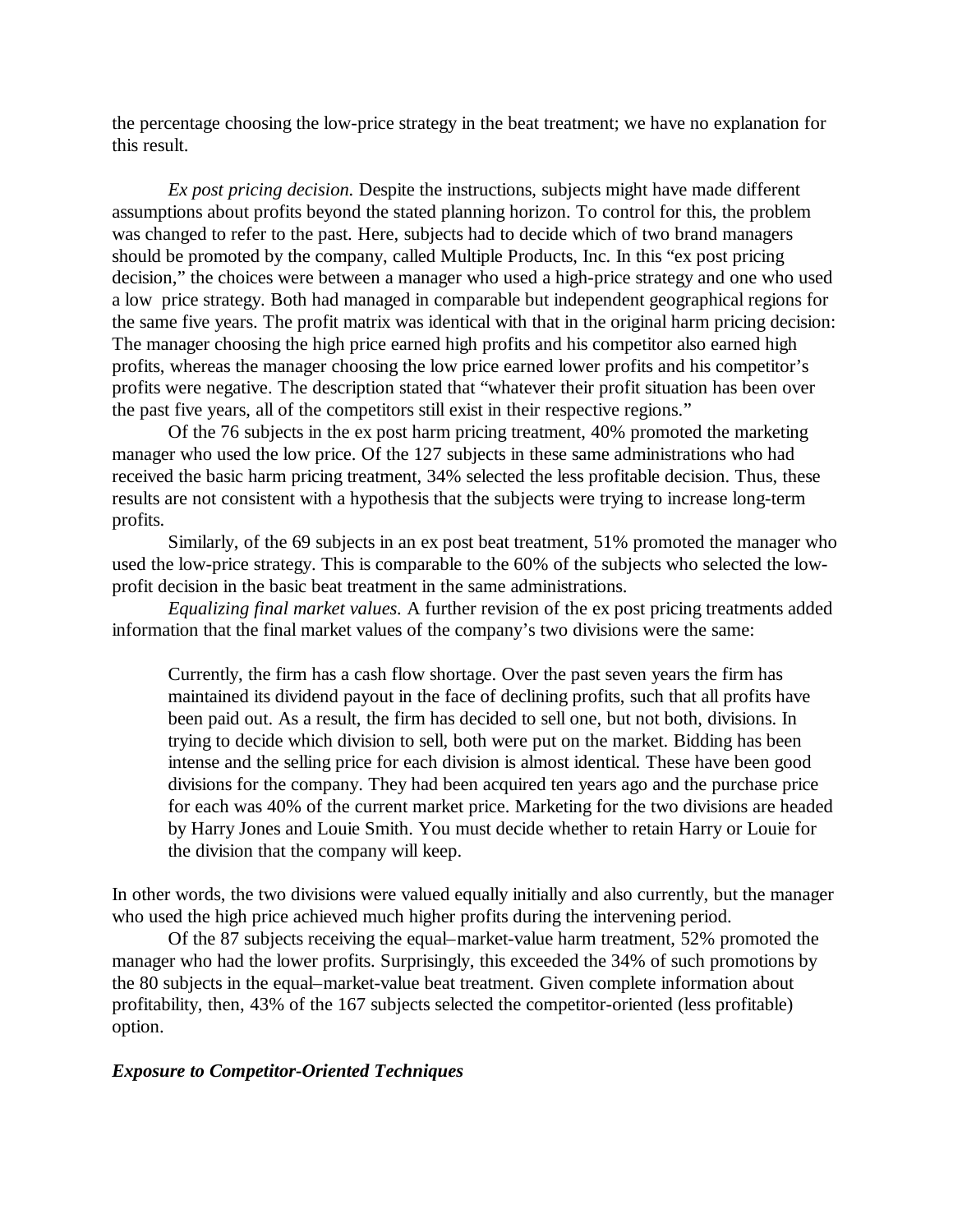We anticipated that competitiveness would intensify when people were exposed to techniques that advocate competitor-oriented objectives. To test this, some subjects were provided with a description of the experience curve, which states that reductions in unit costs occur as cumulative volume increases. The experience curve strategy advises firms to cut prices to build volume, in order to propel the firm down its cost curve faster than competitors can move down theirs. In other words, they should price so as to prevent competitors from catching up. Lieberman (l987, p. 451) concluded that the experience curve produces incentives that "often intensify competition and reduce profits."

To assess the impact of exposure to the experience curve, some subjects received a description from Kiechel (1981, pp. 139 – l40) advocating its use. The decisions of those 97 subjects were compared with those from 137 control subjects in the same administrations; the latter received no information about the experience curve. More experience curve subjects selected the less profitable decision than did control subjects (59% versus 45%; *p* < .05 using chisquare).

A neutral description of the experience curve from Porter (l980) was provided to another set of subjects. Of the 63 subjects receiving this description, 41% selected the less profitable decision, and 42% of the 86 control subjects selected it. By this test, the neutral description of the experience curve had no significant effect.

In a before-and-after design, l 13 subjects made decisions before reading the neutral description of the experience curve. Then they read it and made a second decision. Nine subjects changed from a high to a low price decision, and none went in the other direction. The percentage who chose the lower-profit choice went from 43% to 51%. This was a modest but statistically significant increase ( $p < .05$  based on the McNemar change test with correction for continuity from Siegel and Casteilan 1988).

Overall, then, information about the experience curve produced less profitable decisions for two tests, with no difference on one. This provides moderate support for our hypothesis.

## *Management Training*

Management training often emphasizes competing. For subjects from one of the U.S. business schools, decisions made by those who had more formal management education were compared with decisions by subjects who had less. Subjects just entering the management program were placed in a "low" group, those who had had courses in strategic planning were put in a "high" group, and the rest were placed in an "intermediate" group. This classification was rough, because subjects within each group differed with respect to their prior management education and the treatments were not balanced across education levels. Furthermore, the competitor orientation was probably high among most subjects prior to this management program. These shortcomings should reduce the estimated effect of education on decisions.

Using decisions by subjects in the harm and beat treatments, education levels were compared. Of the 236 subjects in the low education group, 38% selected the less profitable decision. In contrast, 46% of the 227 subjects in the intermediate education group and 55% of the 88 subjects in the high education group chose the less profitable decision. The differences among groups were statistically significant ( $p < .05$  using chi-square). In effect then, those with more management education made less profitable decisions.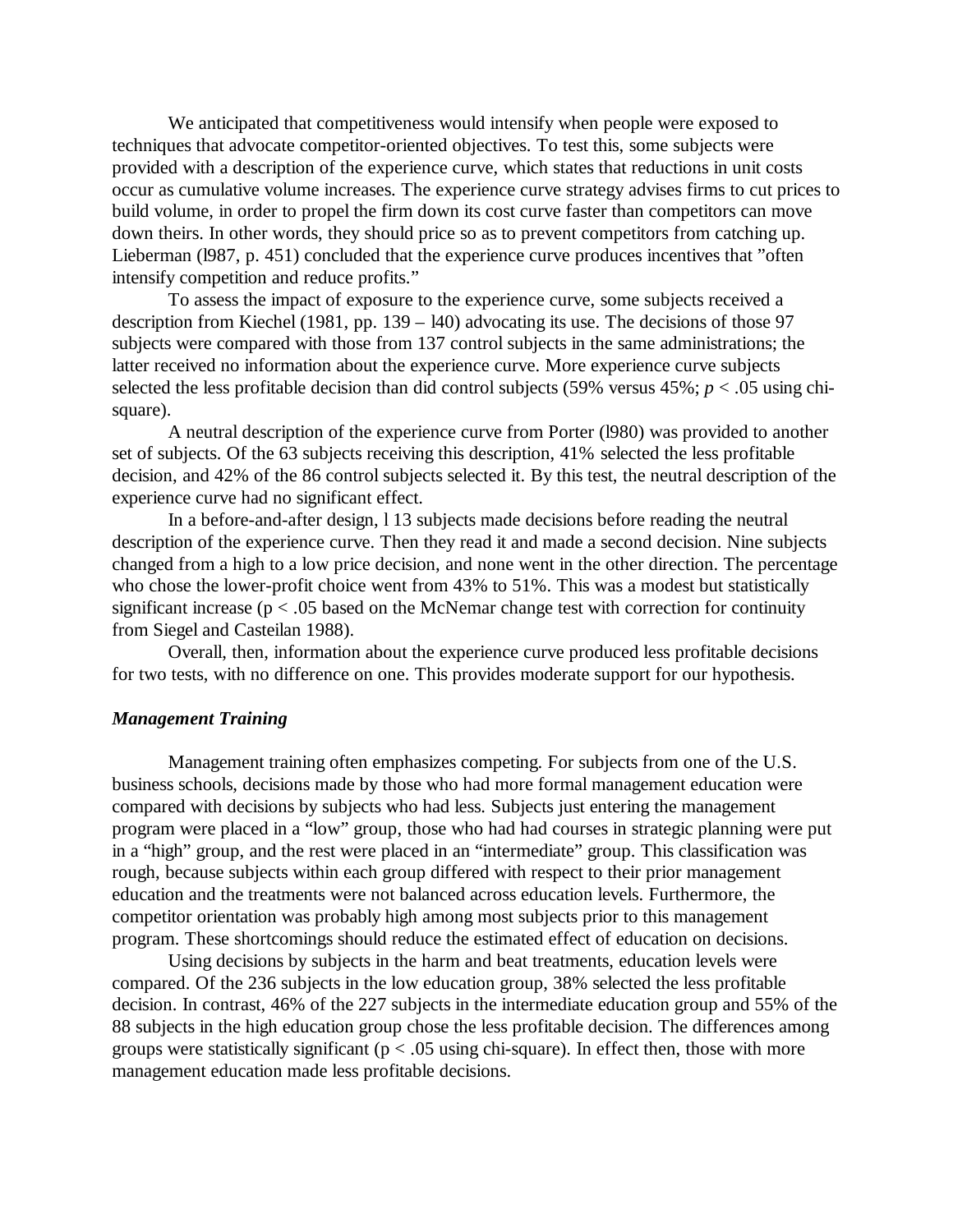## *Follow-Up Questionnaire*

In follow-up questionnaires from 14 administrations of the experiment, subjects were asked, "Why did you make this decision?" In general, once subjects took the competitor's performance into account, they were less likely to pay attention to their own profits. Eighty-three percent of the 107 subjects who mentioned competitors selected the less profitable decision.

Sixty-seven percent of the 133 subjects who selected the low-price decision made statements about beating their competitors, while only 38% discussed profits. Some of those selecting the low price said that the company's objective was to increase market share, that it was important to beat competitors, or that they wanted to be the leader. Some respondents commented on their willingness to sacrifice profits. One respondent who had been employed by an international consulting firm stated, "Perhaps it's my strategic planning background, but I would definitely pay to harm my competitors." Another subject who selected the less profitable decision said, "Louie's strategy [low price, competitor-oriented] has generated twice the profits of the competitor, while Harry's strategy [high price] has reaped half the profits of the competitor. Hence, Louie's strategy seems to be the strongest. Destroy the competitor."

Of the 208 subjects selecting the high-price decision, 78% explicitly discussed profits, while fewer than 10% mentioned competitors. Of the latter, most said that they did not want to harm their competitor. Some said that they were pleased that their competitor would also succeed ("a win-win situation"). Others stated that the competitor's performance was not relevant to their decision.

### *Limitations and Threats to Validity of the Laboratory Studies*

The use of students as subjects posed few threats to the studies' validity. Prior research, summarized by Ashton and Kramer (l980), found similarity between students and non-students in studies of *decision making,* which is the concern of our study. Also, consistent with criteria suggested in Gordon, Slade, and Schmitt (1987), our subjects were similar to the population of interest. Corfman and Lehmann (1994) found no substantial differences between executives and students in their prisoner's dilemma study of advertising decisions. Results from the experience curve treatment might be due to demand effects. Providing information about the experience curve might have led subjects to assume that it was a relevant technique, but it is difficult to use demand effects to explain the differences in decisions across levels of education. In the other

| (Number of Subjects)                 |        |             |             |  |  |  |
|--------------------------------------|--------|-------------|-------------|--|--|--|
| <b>Information About Competitors</b> |        |             |             |  |  |  |
| <i>Treatment</i>                     | None   | Harm        | <b>Beat</b> |  |  |  |
| Pricing:                             |        |             |             |  |  |  |
| 5 years (benchmark)                  | 14(65) | $34(139)**$ | $60(60)$ ** |  |  |  |
| 20 years                             | 12(42) | $45(40)$ ** | $30(40)*$   |  |  |  |

**Table 1 Percentage of Subjects who Selected the Less Profitable Decision**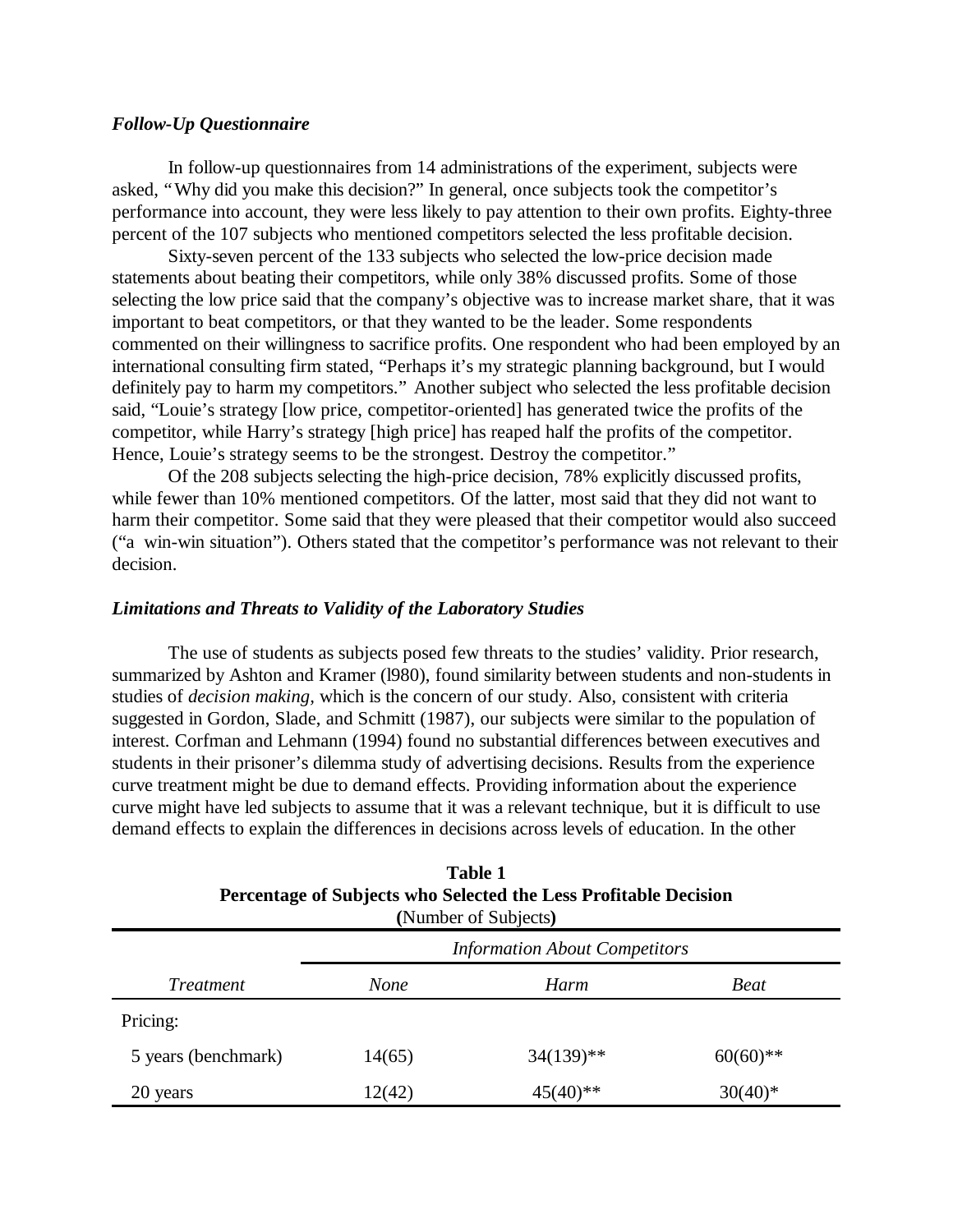| Unweighted averages  | <u> 13</u> | <u>40</u> | 45     |
|----------------------|------------|-----------|--------|
| Ex Post Pricing:     |            |           |        |
| 5 years              | n.a.†      | 40(76)    | 51(69) |
| 20 years             | n.a.       | 25(24)    | 30(30) |
| 5 years: equal value | n.a.       | 52(87)    | 34(80) |
| Unweighted averages  |            | 39        | 38     |

\* Significant at *p* < .05 with one-tail t-tests (compared with results from "none" column).

\*\*Significant at *p* < .01.

 †No tests could be conducted for the ex post treatments, because we could not construct a "no information" version.

parts of the experiments, we had no reason to expect demand effects. We did consider the possibility that subjects might answer so as to look good to the experimenter (Sigall, Aronson, and van House 1970). To do this successfully, they would have had to be aware of the purpose of the study. Follow-up discussions with subjects revealed some awareness. When 84 of them were asked to guess the purpose, ten (12%) guessed correctly. Only a small percentage, then, would have known how to modify their responses to look good in this situation. Nevertheless, this does not rule out demand effects (Shimp, Hyatt, and Snyder 1991).

Although researchers in management have become increasingly critical of the external validity of laboratory studies (Griffin and Kacmar 1991), evidence suggests that their validity is comparable to that of field experiments (Locke 1986).

# *Summary of Laboratory Results*

The results, summarized in Table 1, were consistent with our hypotheses, the effects were strong, and they were statistically significant: A substantial portion of the subjects selected competitor-oriented decisions. This provides evidence of economically irrational behavior.

# *Field Study*

Historical performance of American industrial firms between 1938 and 1994 was used to determine the extent to which a competitor orientation can affect profitability. To assess what marketing experts would expect from such a study, we posed the following question to convenience samples of 90 marketing faculty members in New Zealand and the United States, as well as to 18 managers in Buenos Aires:

What if we ran the following study: (1) select 20 firms from different industries; (2) assess the extent to which their goals are competitor oriented (market share); and (3) examine their profits over the next three decades. Assuming that the 20 firms would differ greatly with respect to competitor orientation, what would you predict?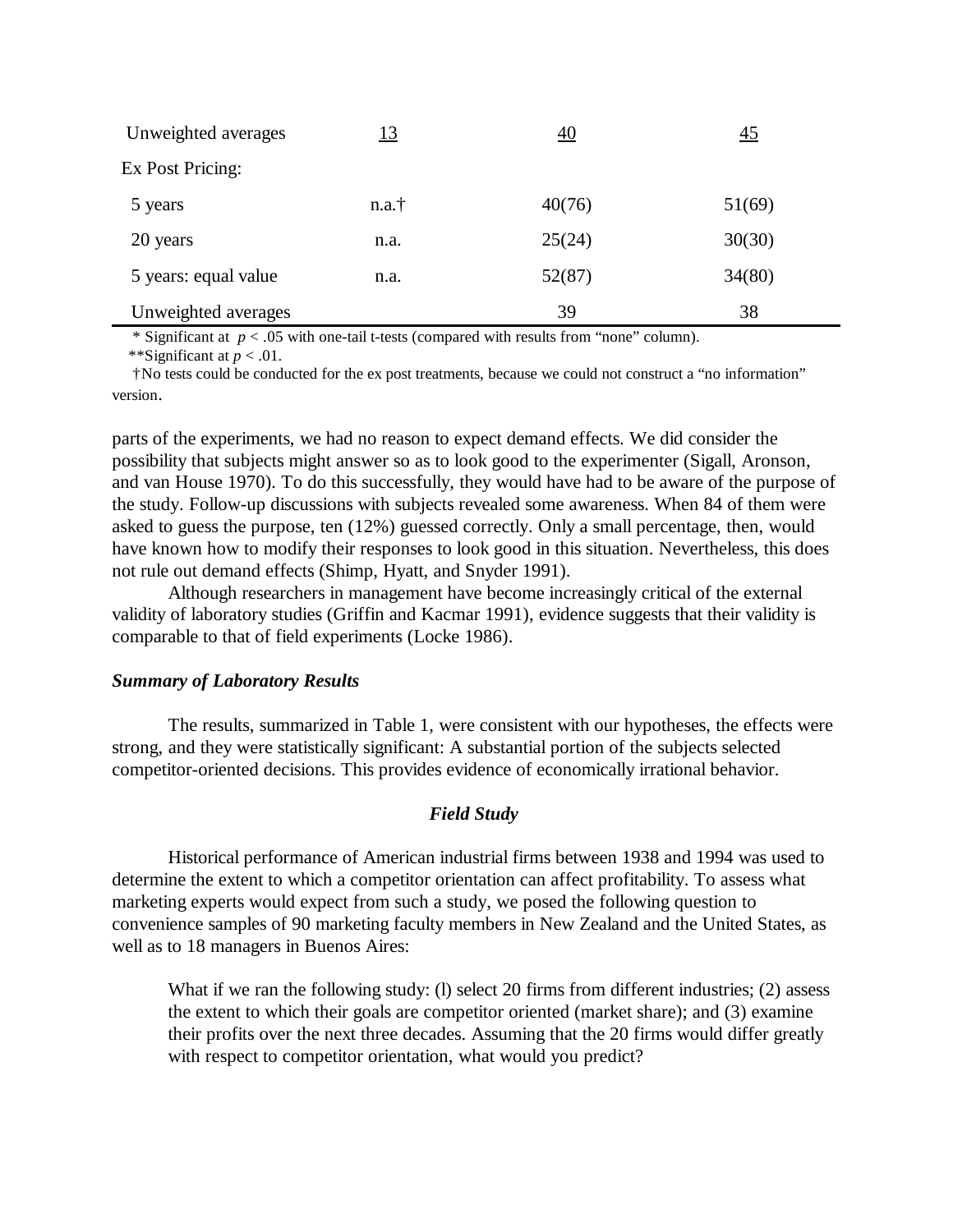The key item was: "Profits in firms with market share as a primary goal are (I) much less, (2) less, (3) the same, (4) more, or (5) much more than in firms with profit-oriented goals." Of the 108 respondents, 52% said that profits would be more or much more, and 26% thought they would be less or much less.

Information about firms' competitor orientations and their long-term profitability was needed to test the relationship. Fortunately, information on pricing objectives of 20 large U.S. companies had been collected by Lanzillotti (1958), who, sponsored by the Brookings Institution, investigated the price-setting process. He examined "the motivational hypothesis of the firm, i.e., the specific objectives upon which business firms base pricing decisions."

## *Competitor Orientation of 20 Firms*

The 20 corporations, drawn from a variety of industries, were among the 200 largest U.S. industrial corporations in terms of assets. According to Lanzillotti (1958, p. 921 – 22), "The companies were selected from among the largest corporations on the basis of the willingness of management to cooperate by permitting extensive interviews with top company officials," and because "the prominence of each of the corporations in their respective industries made them masters, to a significant degree, of their fates; hence they were able to adjust pricing to the company's general goal."

The competitor orientation of the firms' objectives was inferred from Lanzillotti's description of their stated pricing policies. Between 1948 and 1951, he conducted interviews with company officials that lasted approximately one week in each company. Lanzillotti (1958) explained that such a careful procedure was needed because of the sensitive nature of pricing policies. A second set of interviews was carried out in 1956 – 1957 to fill gaps in the study and determine whether changes had occurred in pricing policies since the original interviews (Kaplan, Dirlam, and Lanzillotti 1958). Judging from Kaplan, Dirlam, and Lanzillotti's (p. 187) study, the competitor orientations were stable from the initial interviews to the follow-up interviews, a period of nine years. They also said that, in some firms, objectives were based on long-standing policies. For example, as far back as 1937, A&P had stated that their primary aim in pricing was to achieve a larger market share.

An 11-point scale (1 = to do well for themselves;  $11 =$  to do well relative to competitors) was developed to assess firms' objectives. The objective of doing well for a person's own firm was identified by the presence of an explicitly stated pricing goal to maximize or increase profits. When profit targets were stated, a distinction was made between high and modest objectives. A priori, we classified a target as "high" if it called for maximizing profits or if it had a target return on investment (ROI) of at least 15% after taxes. At the other end of the scale were competitororiented objectives, stated in terms of market share. Goals of increasing or maximizing market share were classified as highly competitor orientated, and goals of maintaining market share were

| <b>Objectives Scale and Number of Firms at each level</b> |         |                           |                 |  |  |
|-----------------------------------------------------------|---------|---------------------------|-----------------|--|--|
| Competitor<br>Orientation                                 |         | <b>Pricing Objectives</b> |                 |  |  |
| $1 =$ low<br>$11 =$ high                                  | Primary | Secondary                 | Number of Firms |  |  |

**Table 2**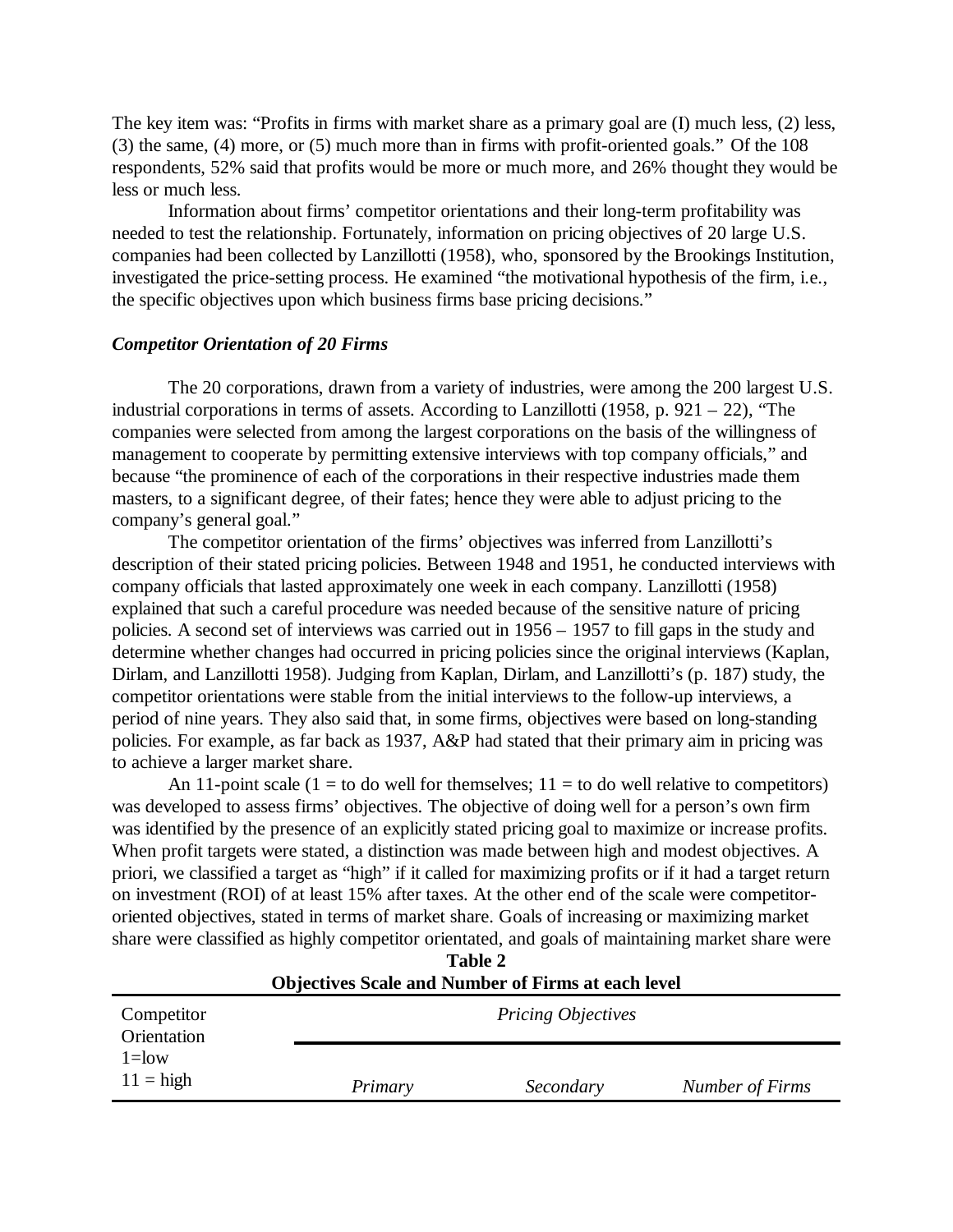| $\mathbf{1}$   | High Profit*       | n.s.†       | 3              |
|----------------|--------------------|-------------|----------------|
| $\overline{2}$ | Profit             | n.s.        | 1              |
| 3              | Stability          | n.s.        | 1              |
| $\overline{4}$ | <b>High Profit</b> | Maintain MS | $\overline{2}$ |
| 5              | <b>High Profit</b> | Increase MS | $\overline{0}$ |
| 6              | Profit             | Maintain MS | $\overline{4}$ |
| $\overline{7}$ | Profit             | Increase MS | $\overline{0}$ |
| 8              | Maintain MS        | Profit      | $\overline{2}$ |
| 9              | <b>Increase MS</b> | Profit      | $\mathbf{1}$   |
| 10             | Maintain MS        | n.s.        | 4              |
| 11             | <b>Increase MS</b> | n.s.        | $\overline{2}$ |

\*High profit means a return of investment of at least 15% after taxes;  $MS =$  market share.

 $n.s.† = "none stated."$ 

moderately competitor oriented. Upper limits on market share (e.g., to stay under 20%) were not coded as competitor oriented. Lanzillotti (l958) described "primary pricing goals," which were used to make basic category assignments, and "collateral pricing goals" (see Table 2). One firm did not specify objectives in terms of market share or profits, but focused on stability of operations. To handle this, an additional category was created between goals that focused only on profit and those that focused on market share.

Firms' orientations were coded by the first author and an expert on competitor-oriented behavior (Peter S. Fader). The latter received Lanzillotti's article (from which information about profitability and market share had been deleted) along with a copy of the rating scales. Intercoder reliability was high  $(r = .96)$ ; minor differences occurred for orientations of only four firms. Differences resulted from failures to describe how to handle an upper limit on market share and from the interpretation of Lanzillotti's description. After discussion, but before analyzing relationships, each coder changed two items; this produced full agreement.

Firms were located at all levels of the scale except 5 and 7. The median firm's orientation was 6, the scale's midpoint. Competitor-oriented objectives were adapted by 30%, and an additional 45% used a combination of profit- and competitor-oriented objectives.

## *Performance of the 20 Firms*

Our hypothesis states that a competitor orientation harms the firm's profit; it makes no prediction about *relative* performance. Thus, the company's profits were examined in absolute terms, not in comparison with others in &e same industry. Specifically, the average after-tax ROI was used. Lanzillotti (1958) provided these data over nine years (1947-1955) because, in his opinion, they measured performance that might have been affected by the pricing policies.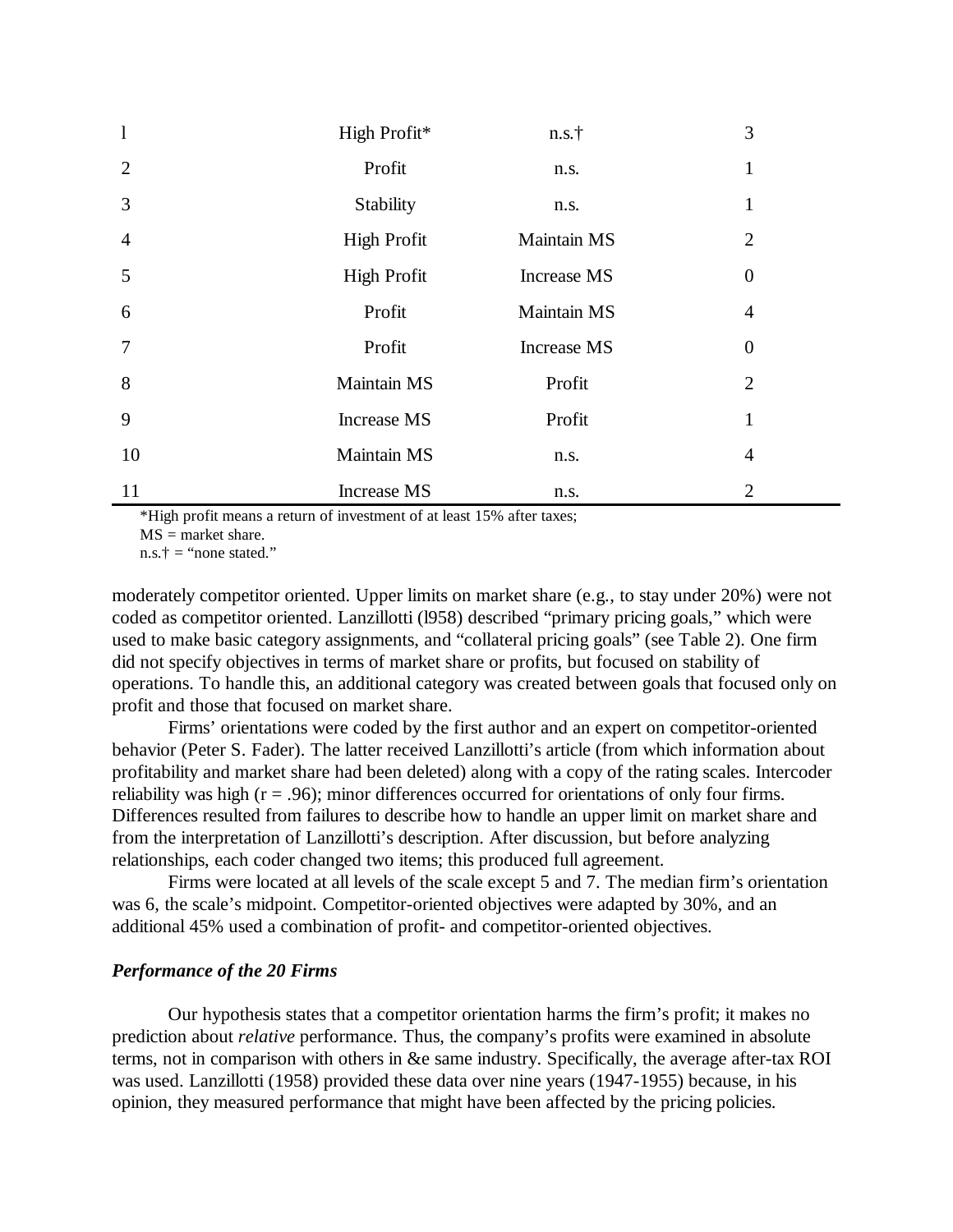Return on investment was "net income to surplus" (after taxes) divided by the firm's "total assets." Restated earnings were used when available. To guard against errors, two research assistants independently collected the data, and the first author checked a sample of firms.<sup>8</sup> (Our figures for ROI for 1947 – 1955, obtained from *Moody's Industrial Manual,* were somewhat different from those reported by Lanzillotti and we were unable to identify why. $9$ )

Competitor-oriented objectives and ROIs were negatively correlated for the l947 – 1955 data. The Spearman correlation (all reported correlations were corrected for ties) was  $r_s = -.43$ , which was statistically different from the null hypothesis that competitor-oriented objectives are not related to the level of profitability ( $p = .03$  using a one-tail test). Because many other factors also influence a firm's ROI, these results suggest a strong relationship.

This analysis of profitability covered the period coincident with Lanzillotti's assessment of pricing goals, and we also analyzed the nine years after this. In Table 3, we present the ROI for each firm for 1956 – 1964. The Spearman correlation between competitor-orientation and ROI remained negative ( $r_s = -.37$ ) and statistically significant ( $p = .05$ )-that is, firms that had competitor-oriented objectives in the 1950s continued to earn less on their investments.

Advocates of competitor-oriented objectives suggest that gaining market share improves *long-term* profitability, so we analyzed additional nine-year periods (see Table 3). The ROIs for 1965 – 1973 were based on *Moody's Industrial Manual* and those for 1974 – 1982 on Compustat<sup>10</sup>. As before, competitor-oriented objectives were inversely related to  $ROI - Spearman$ correlations were  $-.43$  and  $-.45$  respectively (both significant at  $p < .05$ ).

We also looked at survival rates of the 20 companies. *Survival* was defined here as avoiding bankruptcy or sale of the firm because of poor performance. Companies whose only goal was profit (those coded as 1 or 2 in Table 3) were compared against those with market share as their only goal (codings of 10 or 11). Information from *Moody's Industrial Manual* through 1994 was examined, a span of 36 years since Lanzillotti's paper. All four profit-oriented firms survived, while four of the six competitor-oriented companies failed.<sup>11</sup> Thus, competitor-oriented firms were less likely to survive ( $p = .07$  by the Fisher Exact Test).

## *Limitations of the Field Study*

<sup>8</sup> Jennifer L. Armstrong, Michael Halperin, and Gina Bloom collected financial data for the field study.

<sup>9</sup> Using Lanzillotti's data, the results would have been even stronger.

<sup>10</sup> Compustat was used because it was available for  $1974 - 1982$ , and it adjusted these data to aid comparability across companies, thereby aiding potential replication. The figures for Moody's and Compustat were identical for about two-thirds of the entries for l974 – l982, and the differences were typically minor for the remaining one-third. When the l974 – l984 Moody's data were substituted, a Spearman correlation with competitor orientation of  $-.36$  (significant at  $p = .06$ , one-tail test) was obtained.

 $11$  Each of the failed firms experienced financial difficulties. As a result, Gulf was purchased by Chevron in l985, American Can became Primerica in l987 and abandoned the canning business, Swift reorganized with part becoming Esmark in l973, and National Steel reorganized in 1983 under National Intergroup (a pharmaceutical company) and was bought by Japan's NKK Corporation.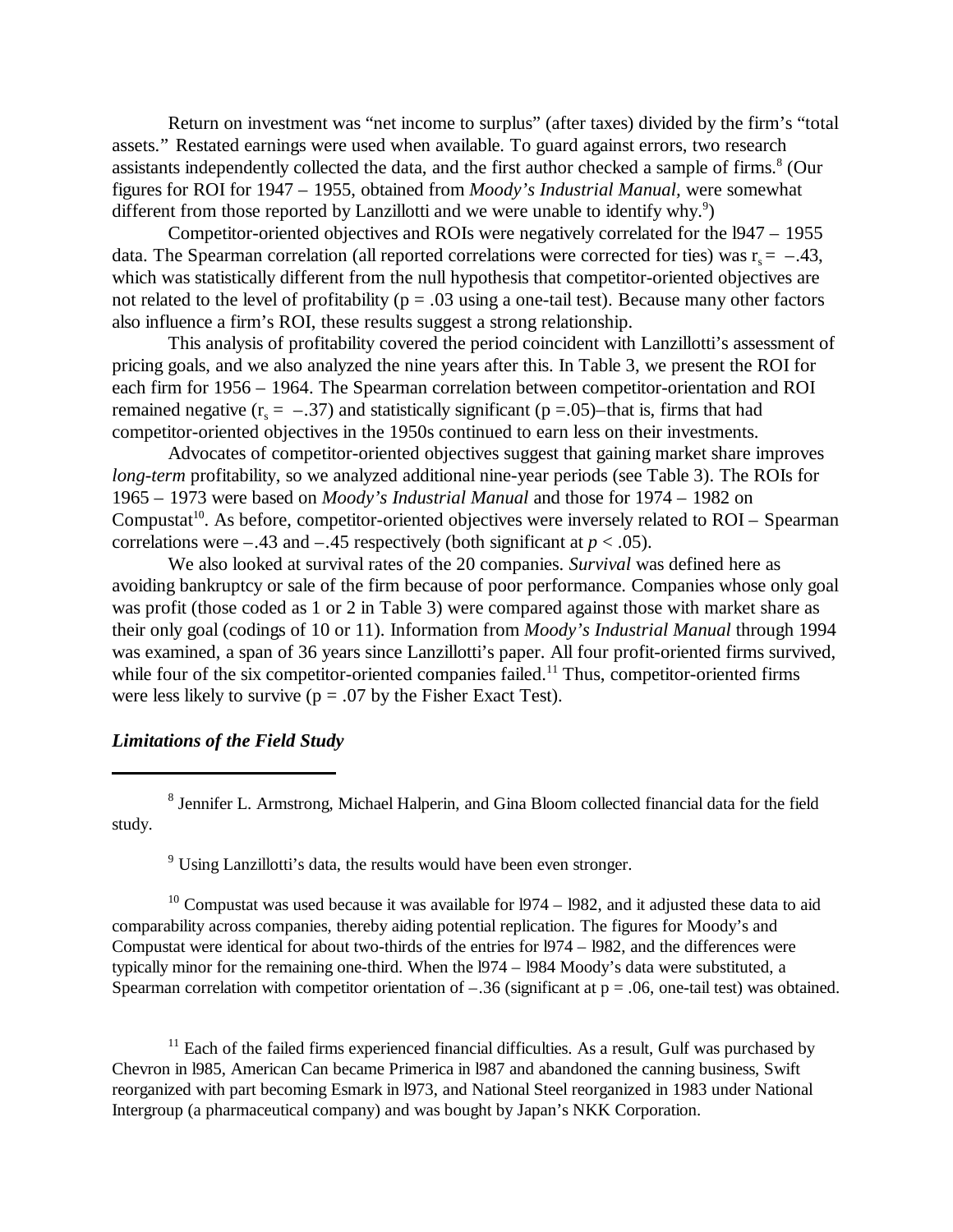A person might argue with Lanzillotti's statement that these firms were masters of their fate, suggesting that short term conditions within the industry led firms to adopt competitororiented objectives. In particular, managers in firms that were doing poorly in the mid-l950s might have decided at that time that they could improve by focusing on market share. To test this, we examined the *prior* nine-year period (1938 – 1946; see Table 3). If a change in performance caused the change in orientation, there should be little correlation between competitor orientation and ROI in the earlier period. As it turned out, competitor orientation was negatively related to ROI (Spearman correlation  $=$  –.54;  $p < .02$ ).

**Table 3**

| Competitor orientation of firms and ROI for nine-year periods |                           |                   |               |               |               |                     |  |
|---------------------------------------------------------------|---------------------------|-------------------|---------------|---------------|---------------|---------------------|--|
|                                                               | Competitor<br>Orientation | ROI (After Taxes) |               |               |               |                     |  |
| Firm                                                          | $l = low$<br>$11 = high$  | 1938-<br>1946     | 1947-<br>1955 | 1956-<br>1964 | 1965-<br>1973 | 1974-<br>1982       |  |
| DuPont                                                        | $\mathbf{1}$              | 9.1               | 15.4          | 15.5          | 8.0           | 6.9                 |  |
| <b>General Electric</b>                                       | $\mathbf{1}$              | 8.1               | 10.9          | 9.4           | 6.7           | 7.9                 |  |
| <b>Union Carbide</b>                                          | $\mathbf{1}$              | 9.8               | 11.0          | 9.1           | 6.3           | 6.6                 |  |
| Alcoa                                                         | $\overline{2}$            | 8.5               | 6.4           | 4.2           | 4.2           | 5.5                 |  |
| Kennecott                                                     | 3                         | 8.6               | 13.3          | 8.9           | 8.2           | 3.2 <sup>a</sup>    |  |
| <b>General Motors</b>                                         | $\overline{4}$            | 8.8               | 16.6          | 13.2          | 12.0          | 6.3                 |  |
| Johns Manville                                                | $\overline{4}$            | 6.8               | 11.2          | 4.6           | 7.6           | 4.9 <sup>b</sup>    |  |
| Standard Oil of New Jersey (Exxon c)                          | 6                         | 5.4               | 13.0          | 7.8           | 7.6           | 8.0                 |  |
| <b>General Foods</b>                                          | 6                         | 11.9              | 8.2           | 11.4          | 8.9           | 7.4                 |  |
| US Steel (USX $d$ )                                           | 6                         | 3.4               | 6.5           | 6.0           | 3.5           | 3.4                 |  |
| International Harvester <sup>e</sup>                          | 6                         | 4.7               | 6.7           | 4.6           | 4.0           | &3.4                |  |
| Kroger                                                        | 8                         | 7.2               | 8.0           | 6.1           | 4.9           | 4.6                 |  |
| Standard Oil of Indiana <sup>f</sup>                          | 8                         | 5.3               | 7.1           | 5.4           | 6.4           | 8.3                 |  |
| Sears                                                         | 9                         | 8.8               | 12.4          | 8.5           | 6.4           | 4.2                 |  |
| Goodyear                                                      | 10                        | 5.8               | 6.4           | 7.0           | 5.7           | 4.0                 |  |
| Gulf <sup>g</sup>                                             | 10                        | 5.0               | 9.7           | 8.9           | 7.1           | 6.3                 |  |
| American Can <sup>h</sup>                                     | 10                        | 6.8               | 7.8           | 5.2           | 4.8           | 3.8                 |  |
| Swift                                                         | 10                        | 3.9               | 4.6           | 2.4           | 3.3           | $n.a.$ <sup>i</sup> |  |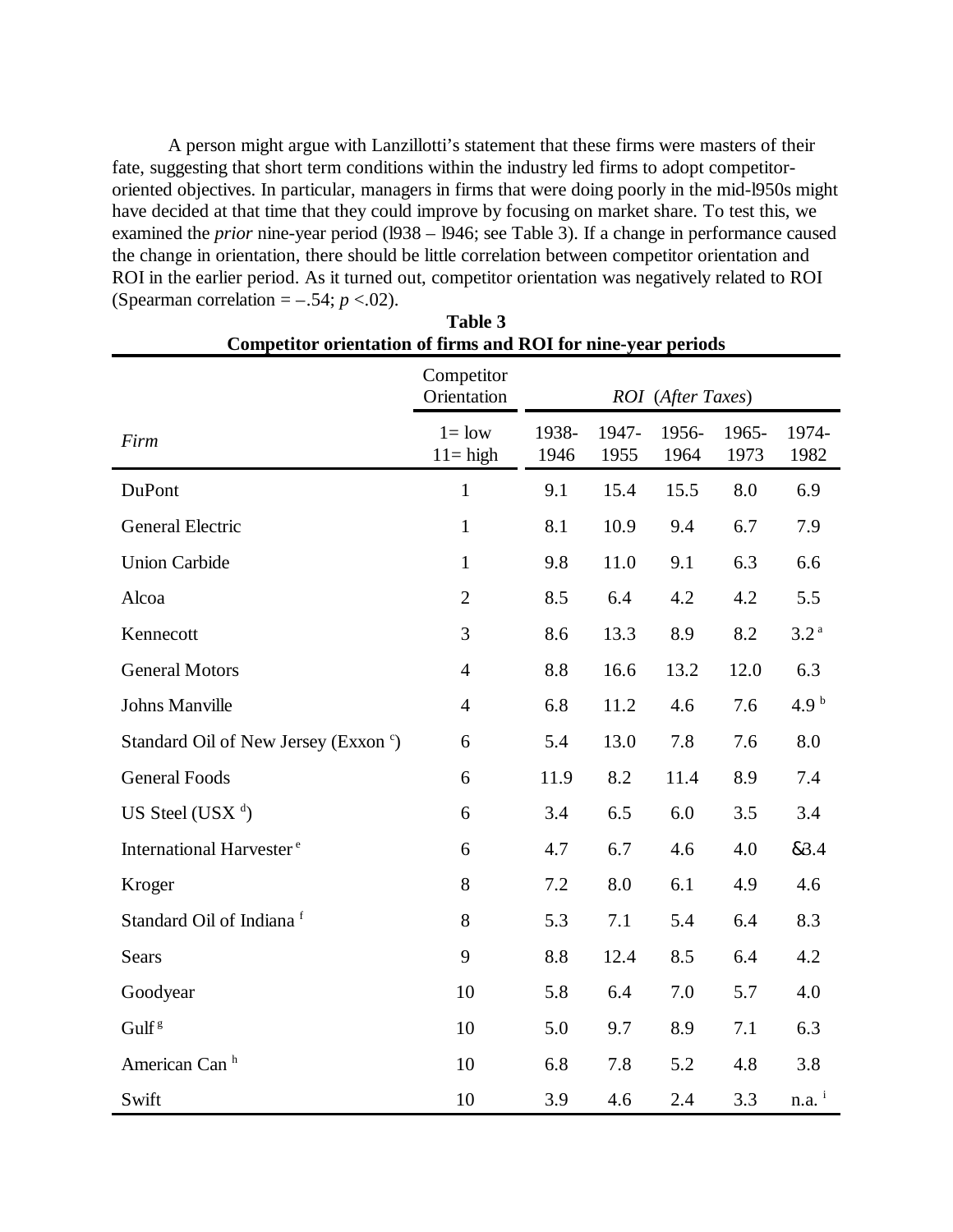| Great Atlantic & Pacific                          | 11. | 6.8 | 8.4 | 7.8 | 4.2                                     | .&2.9 |
|---------------------------------------------------|-----|-----|-----|-----|-----------------------------------------|-------|
| <b>National Steel</b>                             | 11  |     |     |     | 5.2 9.6 6.0 5.1 $1.1^{\circ}$           |       |
| Correlation with<br><b>Competitor Orientation</b> |     |     |     |     | $8.54*$ $8.43*$ $8.37*$ $8.43*$ $8.45*$ |       |

\*Correlations were significantly different from  $r = 0$  at  $p < .05$ .

 $^{\circ}$ Acquired by Standard Oil of Ohio in July 1981 (1981 – 82 excluded).

<sup>b</sup> Succeeded by Manville Corporation on October 30, 1981, when the firm filed for Chapter 11 (1982)

excluded).

<sup>c</sup>Name changed in 1973.

 $d$ Name changed in 1986.

<sup>e</sup>Name changed to Navistar in 1986 and most assets were sold.

 $f$  Name changed to Amoco in 1985.

<sup>g</sup> Acquired by Chevron in 1984.

h Became part of Primerica, an insurance and financial firm, in 1987.

<sup>i</sup> Reorganized April 30, 1973, after which Swift consisted only of food divisions (1973 and subsequent years excluded).

j Reorganized as National Intergroup in 1982, and the steel operations were sold to Japan's NKK Corporation.

Our analysis covered 54 years, and many changes occurred in the industries as well as in the firms. Of particular concern is that objectives of some firms might have changed. Such changes would be expected to reduce the relationship that we hypothesized.<sup>12</sup> Another change is that some of the firms, such as Alcoa and DuPont, have decentralized and allowed the strategic business units to set their own objectives. Finally, differences among firms might have been caused by some other factor that happened to be related to the selection of this group of firms, but we were unable to think of such a factor.

## *Discussion*

Our research strategy was one of triangulation: We proposed two hypotheses supported by prior research and then conducted a series of laboratory experiments and a field study.<sup>13</sup> Several different measures and procedures were used, and these were established prior to analyzing the data. The studies utilized evidence from different cultures and different time periods. This multi-method, multi-measure strategy, articulated by Campbell and Fiske (1959), has been recommended where experiments with randomly selected subjects are difficult.

 $12$  For example, in December 1981, the Chief Executive Officer of General Electric (GE) publicly stated that GE's goal was to be number one or number two in each of its businesses (Slater 1993, pp. 73 – 76). This contrasts with GE's profit orientation in our analysis. It should be noted that GE also made other significant changes (e.g., downsizing and decentralization). The ROI in the decade prior to these changes was 7.5%, whereas in the decade after it was 6.0%. Many other factors varied over these two decades.

 $13$  We report on all but one of the studies that we undertook on this project. That study involved a comparison of managers' competitor orientation and the average market value of firms in a seven-year management game simulation. The results were consistent with our hypotheses ( $p < 0.10$ ), but the test involved only four industries. Copies of these results are available to interested readers.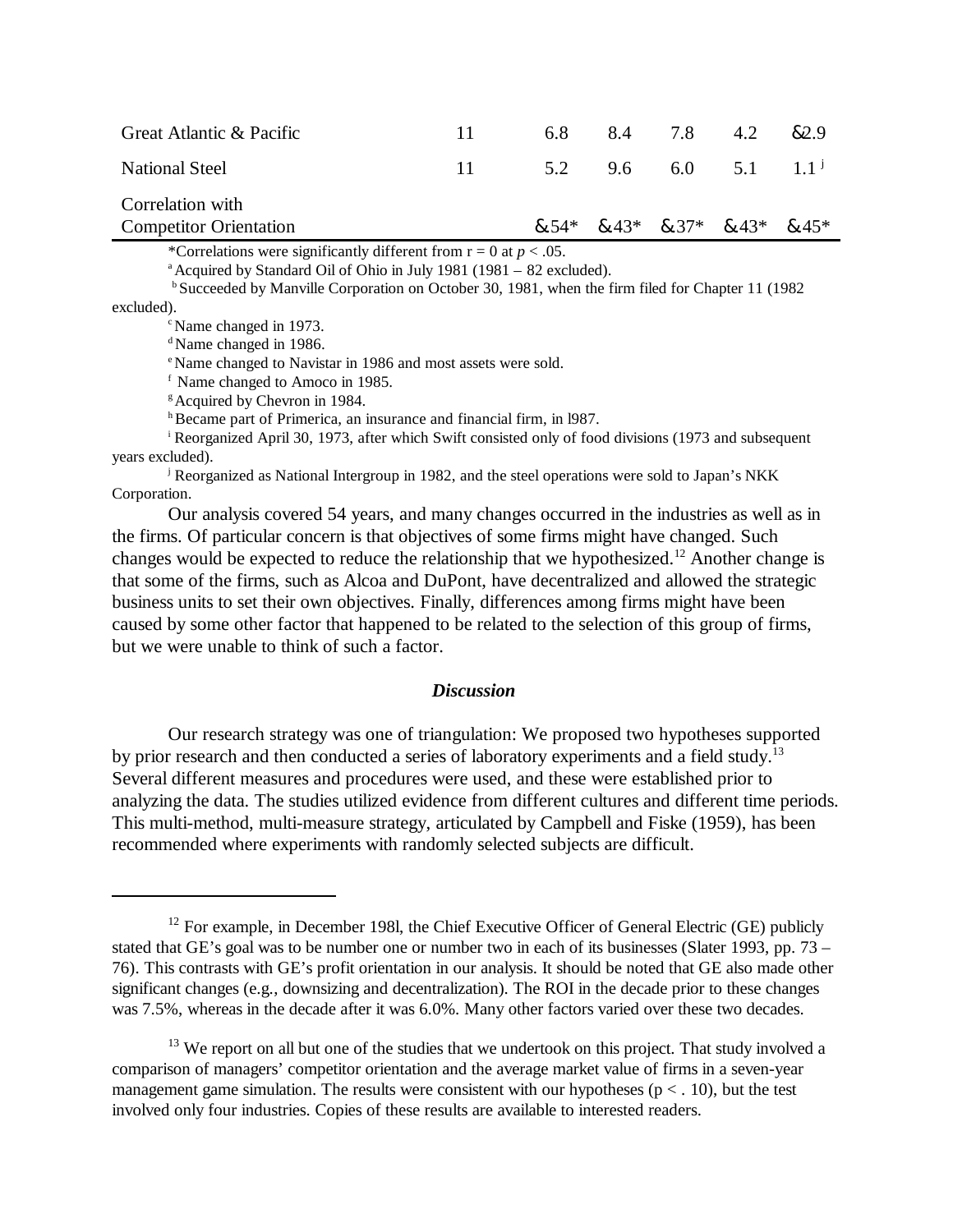What we find most striking, then, is the pattern of results. Although it is possible to provide alternative explanations for particular results, it is difficult to find an alternative that is consistent with the prior research and all our results.

On the other hand, various limitations have been identified in the previous research and our studies. Also, our results lack face validity among many experts. fn addition, there may be conditions under which competitor-oriented objectives are useful. That noted, Slater and Narver (l994) examined whether the competitive environment might have an impact on the effectiveness of different corporate objectives, but they found none.

Further studies should examine alternative explanations for our findings, limits to the generalizability of our conclusions, why competitor-oriented objectives are adopted, and the impact of competitor-oriented objectives on other stakeholders. Some experts, for example, suggest that customer satisfaction should be the focus of objective setting. We have not examined this, but it could be an area that warrants research.

## *Summary and Conclusions*

In the laboratory study, information about their competitor's performance led more than 40% of subjects to select less-profitable alternatives. Replications and extensions were conducted so that 23 treatments were conducted in 43 experimental administrations with 10l6 subjects over a nine-year period. Even when net present value of profits were reported for 20 years, more than one-third of the subjects chose the less profitable alternative. Another extension cast the problem in the past by asking which of two managers should be retained by the firm; almost 40% of the subjects decided to keep the manager that sacrificed his own firm's profits to do well relative to competitors. In an extension of this ex post pricing decision, which stated that the market values of the divisions were currently equal (such that the only thing that differed was the profit that had been earned by each manager), 43% of the subjects favored the manager who produced fewer profits. A competitor-oriented technique, the experience curve, led to less profitable decisions. Subjects with more management education (which presumably emphasizes competitor-oriented objectives) made less profitable decisions.

In the field study of 20 U.S. firms, those with competitor-oriented goals had lower ROIs during 1947 – 1955. Similar results were observed for each of three successive nine-year periods through 1982, as well. as for the nine-year period preceding l947. Firms with competitor-oriented objectives were also less likely to survive.

Our results suggest that the use of competitor-oriented objectives is detrimental to profitability. Because of this pattern of evidence, we suggest that firms should ignore their competitors when setting objectives and, instead, focus directly on profit maximization. This conclusion has implications for managers and management professors. We recommend the following:

- Do not use market share as an objective.
- Avoid using sports and military analogies, because they foster a competitor orientation.
- If you use benchmarking, ensure that it does not influence objective setting.
- Do not use management science techniques that are oriented to maximizing market share, such as portfolio planning matrices and the experience curve.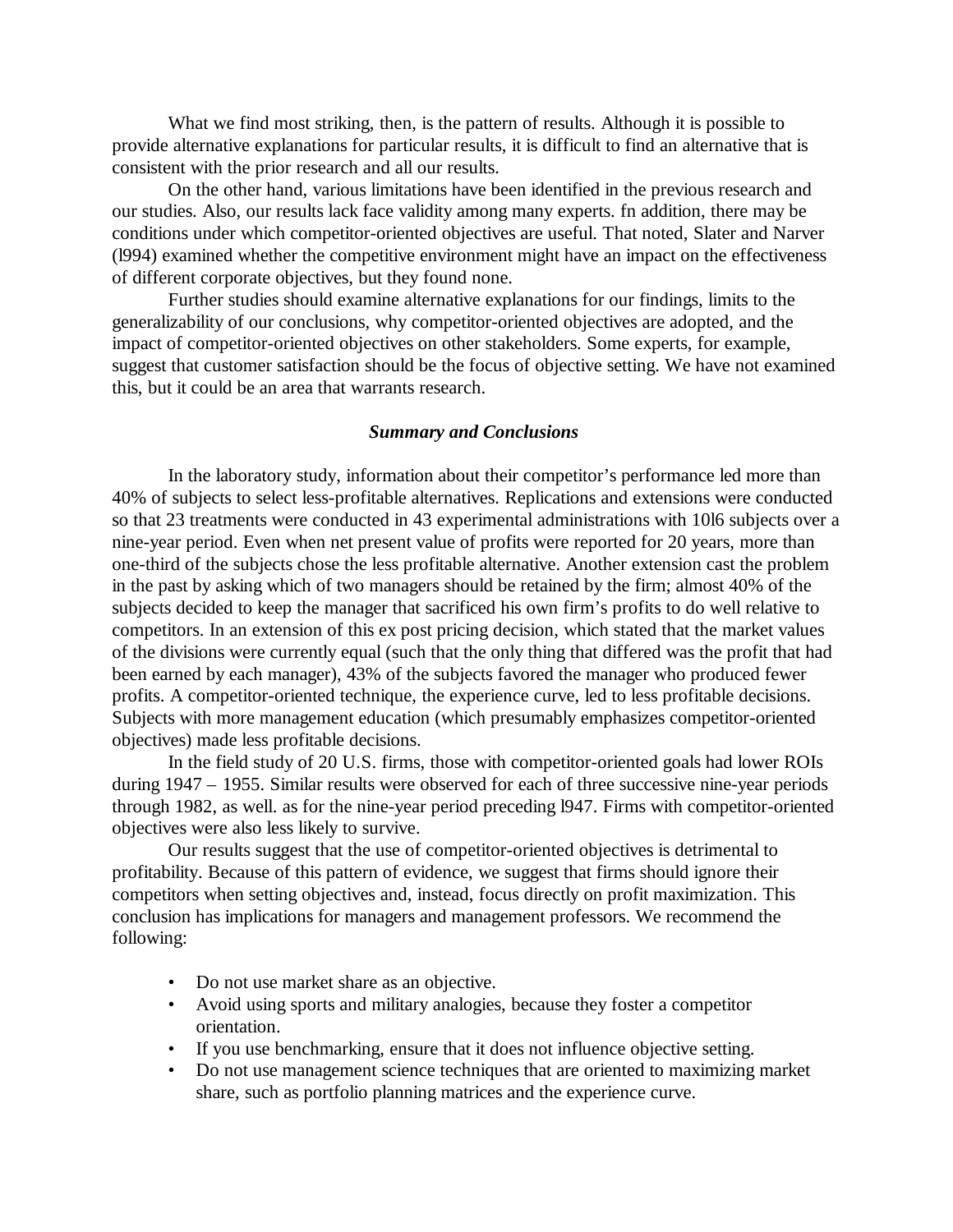• Design information systems to focus attention on the firm's performance, as measured by profits.

Because of the evidence to date, we believe that microeconomic theory, with its emphasis on profit maximization, is the most sensible course of action, for firms; that is, managers should focus directly on profits. Our findings also raise concerns about information systems – having information about a competitor's performance may be harmful to a person's own performance. Improvements in the ability to measure market share, first through surveys and more recently through scanner data, might lead to a stronger focus on competitiveness and to less profitability.

## *References*

- Abegglen, James C. and G. Stalk, Jr. (1985), *Kaisha: The Japanese Corporation.* New York: Basic Books.
- Anterasian, Cathy and J. L. Graham (1989), "When It's Good Management to Sacrifice MarketShare," *Journal of Business Research,* 19 (3), 187-213.
- Armstrong, J. Scott and R. J. Brodie (1994), "Effects of Portfolio Planning Methods on DecisionMaking: Experimental Results," *International Journal of Research in Marketing,* 11 (1), 73-84.
- Ashton, R. H. and S. S. Kramer (1980), "Students as Surrogates in Behavioral AccountingResearch: Some Evidence," *Journal of Accounting Research,* 18 (l), l-l6.
- Boynton, Robert D., B. F. Blake, and J. N. Uhl (l983), "Retail Price Reporting Effects in Local Food Markets," *American Journal of Agricultural Economics,* 65 (l), 20-29.
- Brodie, Roderick J. and A. Bonfrer (1996), "Do Managers Overreact to Each Others' Promotional Activity? Further Empirical Results," *International Journal of Research in Marketing* (forthcoming).
- Campbell, Donald J. and D. W. Furrer (1995), "Goal Setting and Competition as Determinants of Task Performance," *Journal of Organizational Behavior,* l6 (4), 377 – 89.
- Campbell, Donald T. and D. W. Fiske (1959), "Convergent and Discriminant Validation of the Multitrait-Multimethod Matrix," *Psychological Bulletin,* 56 (2), 81-105.
- Capon, N., J.U. Farley, and J. M. Hulbert (1987), *Corporate Strategic Planning.* New York: Columbia University Press.
- Corfman, Kim P. and D. Lehmann (1994), "The Prisoner's Dilemma and the Role of Information in Setting Advertising Budgets," *Journal of Advertising,* 23 (2), 35-48.
- Deutsch, Morton (1958), "Trust and Suspicion," *Journal of Conflict Resolution,* 2 (4), 265-279.
- (1960), "The Effect of Threat Upon Interpersonal Bargaining," *Journal of Abnormal and Social Psychology,* 61 (2), 181- 89.
- Gordon, Michael L., Allen Slade, and N. Schmitt (l987), "Student Guinea Pigs: Porcine Predictors and Particularistic Phennmena," *Academy of Management Review,* 12 (1), l60 – 63.
- Griesinger, Donald W. and J. W. Livingston, Jr. (1973), "Toward a Model of Interpersonal Motivation in Experimental Games," *Behavioral Science,* l8 (3), 173 – 88.
- Griffin, Ricky and K. M. Kacmar (l99l), "Laboratory Research in Management: Misconceptions and Missed Opportunities," *Journal of Organizational Behavior,* 12 (4), 301-11.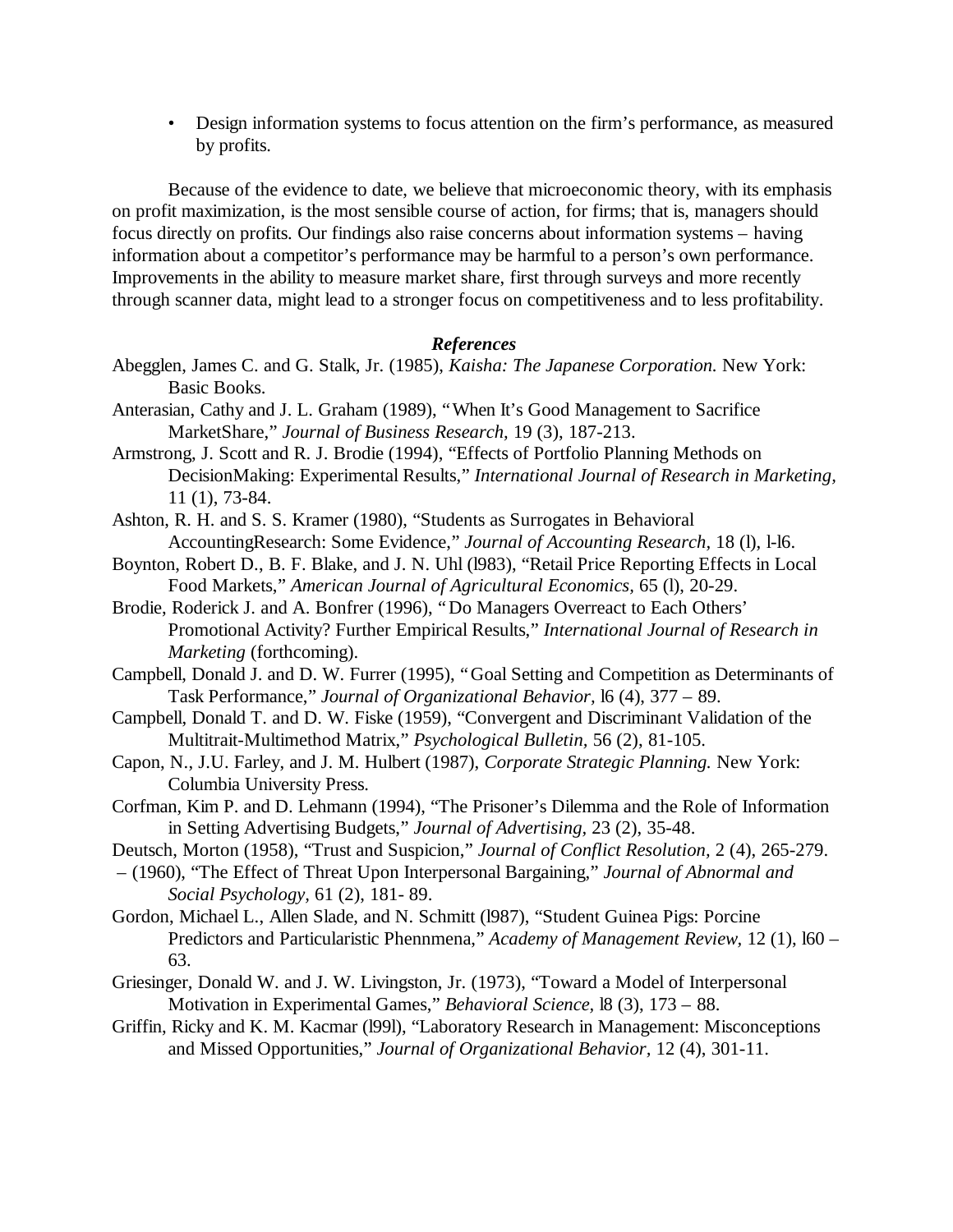- Griffith, David E. and R. T. Rust (1994), "The Price of Competitiveness in Competitive Pricing,"working paper subsequently published 1997, *Journal of the Academy of Marketing Science*, 25 (2), 109-116.
- Hendon, Donald W. (l986), *Battling for Profits: How to Win Big on the Marketing Battlefield.* Jonesboro, AR: Business Consultants International.
- Jacobson, Robert and D. A. Aaker (l985), "Is Market Share All That It's Cracked Up to Be?" *Journal of Marketing,* 49 (Fall), 11- 21.
- Kaplan, A. D. H., J. B. Dirlam, and R. F. Lanzillotti (1958), *Pricing in Big Business.* Washington, DC: The Brookings Institution.
- Kiechel, Walter (l98l), "The Decline of the Experience Curve," *Fortune,* (October 5), 139-46.
- Kohn, Alfie (1986), *No Contest: The Case Against Competition.* Boston: Houghton Mifflin.
- Kotler, Philip (l988), *Marketing Management: Analysis, Planning, Implementation and Control,*6th ed. Englewood Cliffs, NJ: Prentice-Hall.
- Kuhlman, D. Michael and A. F. J. Marshello (l975), "Individual Differences in Game Motivationas Moderators of Preprogrammed Strategy Effects in Prisoner's Dilemma," *Journal of Personality and Social Psychology,* 32 (5), 922-31.
- Lanzillotti, Robert F. (l958), "Pricing Objectives in Large Companies," *American Economic Review,* 48 (5), 921-40.
- Leeflang, Peter S. H. and D. R. Wittink (1996), "Competitive Reaction Versus CompetitiveResponse: Do Managers Overreact?" *International Journal of Research in Marketing"* (forthcoming).
- Lieberman, Marvin B. (1987), "The Learning Curve, Diffusion, and Competitive Strategy," *Strategic Management Journal,* 8, 441-52.
- Liebrand, W. B. G. and G. J. van Run (l985), "The Effects of Social Motives on Behavior in Social Dilemmas in Two Cultures," *Journal of Experimental Social Psychology,* 2l (l), 86-102.
- Locke, Edwin A. (1986), *Generalizing from Laboratory to Field Settings.* Lexington, MA: Lexington Books.
- –and G. P. Latham (1990), *A Theory of Goal Setting and Task Performance.* Englewood Cliffs, NJ: Prentice-Hall.
- Messick, David M. and C. G. McClintock (1968), "Motivational Bases of Choice in Experimental Games," *Journal of Experimental Social Psychology,* 4 (1), 1-25.
- –and W. B. Thorngate (1967), "Relative Gain Maximization in Experimental Games," *Journal of Experimental Social Psychology,* 3 (l), 85-105.
- Montgomery, Cynthia A. and B. Wernerfelt (1991), "Sources of Superior Performance: Market Share Versus Industry Effects in the U.S. Brewing Industry," *Management Science,* 37 (8), 954-59.
- Mueller, Dennis C. (1992), "The Corporation and the Economist," *International Journal of Industrial Organization,* 10 (1), 147-69.
- O'Leary-Kelly, Anne M., J. J. Martocchio, and D. W. Frink ( 1994), "A Review of the Influence of Group Goals on Group Performance," *Academy of Management Journal,* 37 (5), 1285-301.
- Parks, Bill, S. W. Pharr, and B. D. Lockeman (1994), "A Marketer's Guide to Clausewitz: Lessons for Winning Market Share," *Business Horizons,* 37 (July-August), 68-73.